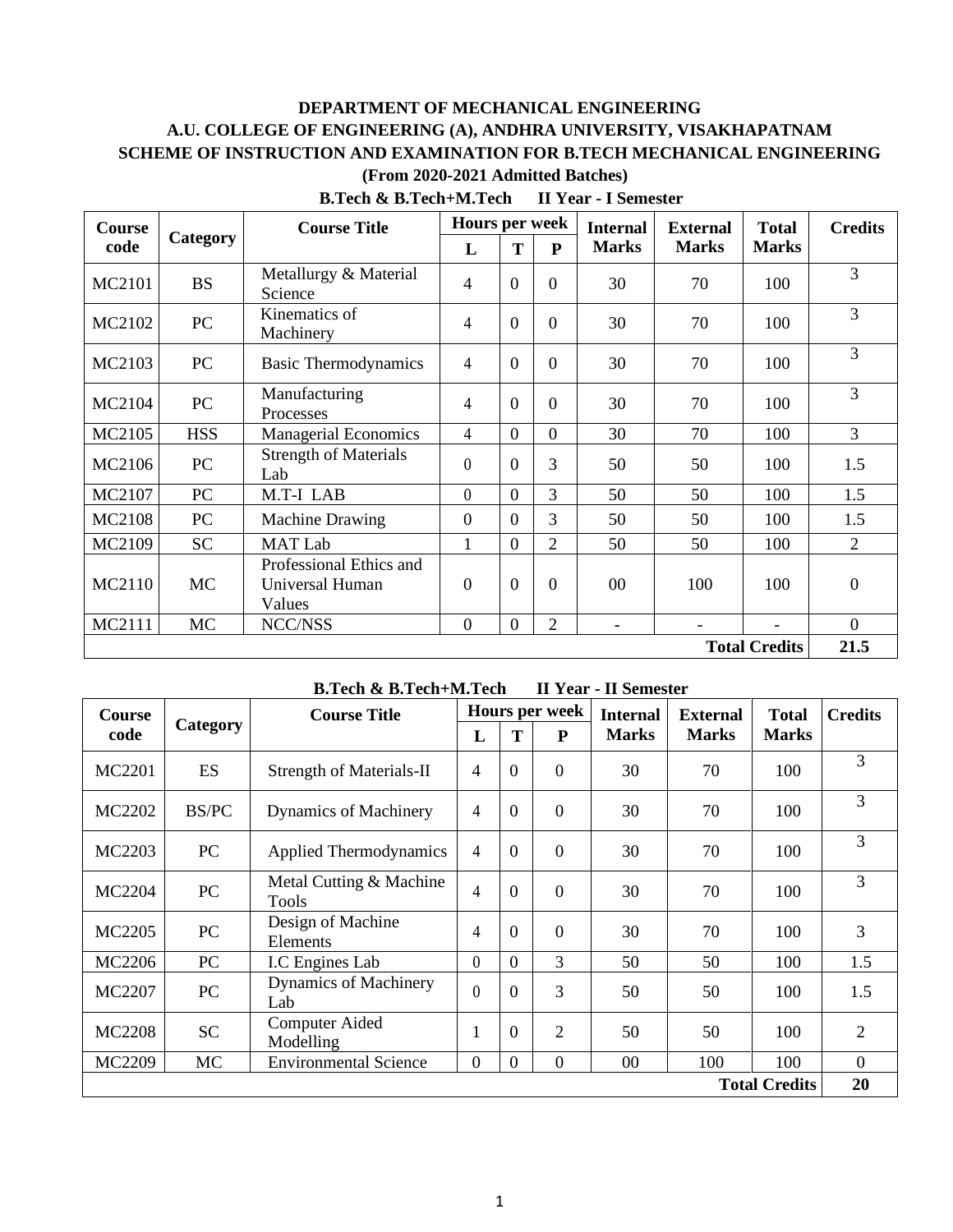# **MC- 2101 METALLURGY AND MATERIAL SCIENCE**

(Effective from the batch admitted during 2020-2021-APSCHE)

# Periods/week : 4 Th Ses. : 30 Exam : 70 Examination (Theory): 3hrs. Credits :3 **Course Objectives:**

- Give basic knowledge of science behind materials & physical metallurgy.
- Introduce the concept of structure property relations. Provide an understanding of basic structure and crystal arrangement of materials
- Knowledge about different phases  $\&$  phase diagram. Knowledge about classification, applications of Ferrous & non-ferrous alloys.
- Introduction to heat treatment techniques.
- Develop intuitive understanding of the subject to present a wealth of real world engineering examples to give students a feel of how material science is useful in engineering practices.

# **Course Outcomes:**

- Analyze the Structure of materials at different levels, basic concepts of crystalline materials like unit cell, FCC, BCC, HCP, APF (Atomic Packing Factor), Co-ordination Number etc.
- Explain the concept of phase  $\&$  phase diagram  $\&$  understand the basic terminologies associated with metallurgy. Construction and identification of phase diagrams and reactions.
- Understand the Fe- C Phase diagram  $\&$  analyze the microstructures of different cast iron and steels.
- Explain features, classification, applications of various Ferrous & Non-Ferrous alloys.
- Understand and suggest the heat treatment process  $\&$  types. Significance of properties Vs microstructure. Introduce the concept of hardenability & demonstrate the test used to find hardenability of steels.

# **Syllabus**

**Structure of crystalline solids:** Atomic structure & bonding in solids- Crystal structurescalculations of radius, Crysrallography: Classification of Crystals-Bravi"s lattices-Miller Indices Coordination Number and Atomic Packing Factor for different cubic structures - Imperfection in solids, point defects, Linear defects, Planar defects and Volume defects- Concept of Slip & twinning.

**Phase diagrams:** Basic terms- phase rule- Lever rule & free energy of phase mixtures cooling curves- Phase diagram & phase transformation - construction of phase diagrams- binary phase diagrams - Brass, Bronze, Al-Cu and AlSi phase diagrams- Invariant reactions, eutectic, , peritectic, eutectoid, peritectoid, metatectic & monotectic reactions, Iron carbon phase diagram & microstructures of plain carbon steel & cast iron

**Heat treatment:** Heat treatment of steel- Annealing, and its types, normalizing, hardening, tempering, martemering, austempering - TTT diagrams, drawing of TTT diagram, TTTdiagram for hypo-& hypereutectoid steels, effect of alloying elements, CCT diagram- Martensitic transformation, nature of martensitic transformation- Surface hardening processes like case hardening, carburizing, cyaniding, nitriding Induction hardening, hardenabilty, Jominy end-quench test, Age hardening of Al & Cu alloys Precipitation Hardening

**Engineering Alloys**: Properties, composition, microstructure and uses of low carbon, mild medium & high carbon steels. stainless steels, high speed steels, Hadfield steels, tool steels - Cast irons, gray CI, white CI, malleable CI, SC iron-The light alloys- Al & Mg & Titanium alloys- Copper & its alloys: brasses & bronzes- super alloys, Smart materials- Nano materials.

**Composite Materials:** Classification of composite materials, dispersion strengthened, particle reinforced and fiber reinforced composite laminates properties of matrix and reinforcement materials and structural applications of different types of composite materials.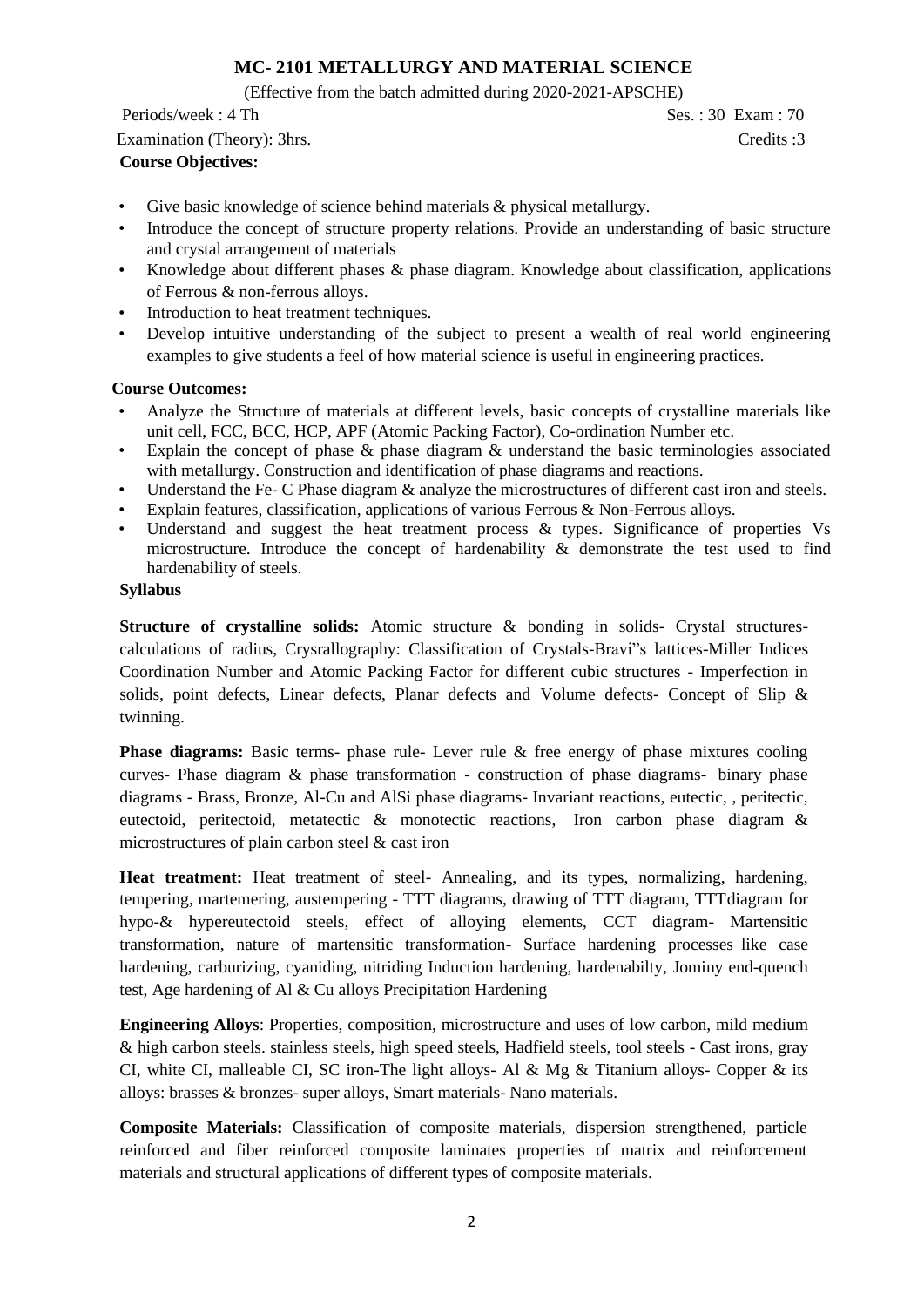Nano-Materials- Introduction and Applications.

**Powder Metallurgy:** Powder Metallurgy process, Preparation of powders, Characteristics of Metal powders, mixing , compacting, sintering, Applications of Powder Metallurgy. Formingand shaping of plastics-Extrusion and Injection moulding. Ferrous And Non –Ferrous Materials: Composition, properties and application of ferrous and Non ferrous metals and their alloys. Breif study of cast iron, steels, copper and aluminum

Text Books:

1. "Materials Science & Engineering- An Introduction", William D.Callister Jr. Wiley IndiaPvt. Ltd. 6th Edition, 2006, New Delhi.

2. Physical Metallurgy, Principles & Practices", V Raghavan.PHI 2nd Edition 2006, NewDelhi. References

1. Introduction to Physical Metallurgy by Sidney H Avner Tata McGraw-Hill Education 1997

2. Materials Science And Engineering: A First Course By V. Raghavan Phi 5<sup>th</sup> Edition 2011, New Delhi

# **MC- 2102 KINEMATICS OF MACHINERY**

(Effective from the batch admitted during 2020-2021-APSCHE)

Periods/week : 4 Th Ses. : 30 Exam : 70 Examination (Theory): 3hrs. Credits : 3

## **COURSE OBJECTIVES:**

- To know the basics of Machine and mechanism.
- To know the degrees of freedom of machine
- Kinematic pairs and kinematic inversion
- To know the Kinematic analysis of mechanism and cams
- To know velocity polygons, instantaneous centre method,
- To know the synthesis of mechanism by graphical method
- To know lower pair mechanism.
- To know the Friction and motion
- To understand the drive mechanism
- To understand the Dynamic Force Analysis.
- To understand the governors
- Static and dynamic analysis

### **COURSE OUTCOMES:**

- Understanding of machine and mechanism.
- How the static and dynamic strength parameters for a material are measured in standardized tests.
- Ability to draw the kinematic analysis by displacement, velocity and acceleration diagrams.
- Understanding the geometric analysis of various mechanism by instantaneous centre, Kennedy,s theorem.
- Understanding the four bar mechanism, slider crank mechanism Grashof's criterion of movability and synthesis of mechanism by graphical method.
- Understanding the lower pair mechanism by straight line motion mechanism, pantographs, engine indicator mechanisms, Automobile steering mechanism and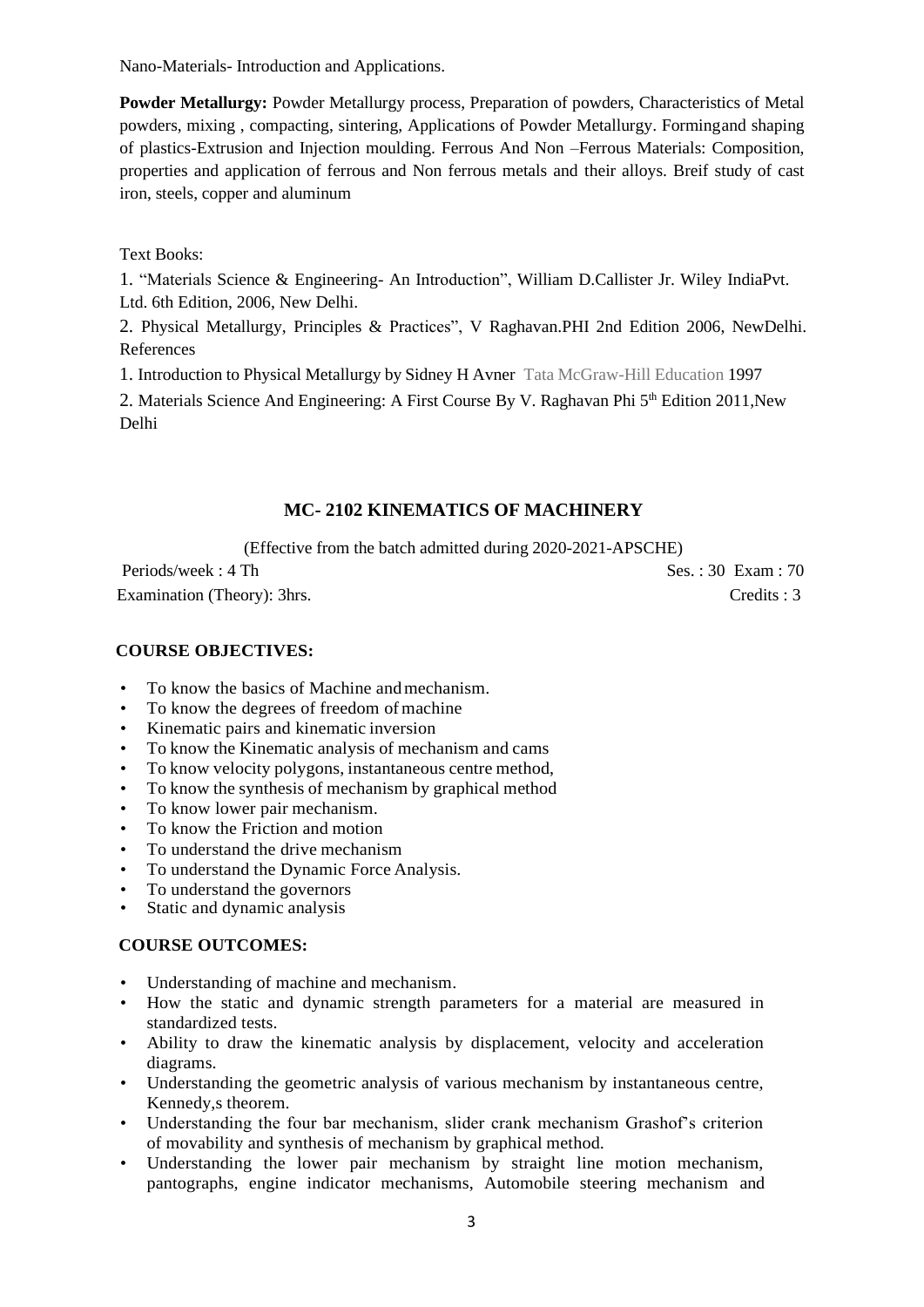Hooke's joint.

- Understanding various types of friction and friction on bearings and clutches.
- Understanding various drives like gears, gear trains,
- Understanding D'Alembert's principle, Dynamically equivalent system and Turningmoment diagrams.
- Understanding principle of governors its types and Sensitiveness of a governor

# **SYLLABUS**

**Mechanisms and Machines:** Introduction; Mechanism and machine; Rigid and resistant bodies; Link; Kinematic pair; Degrees of freedom; Classification of kinematic pairs; Kinematic chain; Linkage, mechanism and structure; Mobility of mechanisms; The four-bar chain; Mechanical advantage; Transmission angle; The slider-crank chain; Double slidercrank chain; Miscellaneous mechanisms.

**Velocity Analysis:** Introduction; Absolute and relative motions; Vectors; Additional and subtraction of vectors; Motion of a link; Four-link mechanism; Velocity images; Angular velocity of links; Velocity of rubbing; Slider-crank mechanism; Crank and slotted lever mechanism; Algebraic methods; Instantaneous center (I-center); Kennedy's theorem; Locating I-centers; Angular velocity ratio theorem; centrode.

**Acceleration Analysis:** Introduction; Acceleration; Four-link mechanism; Four-link mechanism; Acceleration of intermediate and offset points; Slider-crank mechanism; Corriolis acceleration component; Crank and slotted lever mechanism; Algebraic methods; Klein's construction; Velocity and acceleration from displacement-time curve.

**Lower Pairs:** Introduction; Pantograph; Straight line mechanisms; Engine indicators; Automobile steering gears; Types of steering gears; Hooke's joint; Double Hooke's joint.

**Friction:** Introduction; Kinds of friction; Laws of friction; Coefficient of friction; Inclined plane; Screw threads; Wedge; Pivots and collars; Friction clutches; Rolling friction; Antifriction bearings; Greasy friction; Greasy friction at a journal; Friction axis of a link; Film friction; Mitchell thrust bearing.

**Dynamic Force Analysis:** Introduction; D'Alembert's principle; Equivalent offset inertia force; Dynamic analysis of four-link mechanism; Dynamic analysis of slider-crank mechanism; Velocity and acceleration of piston; Angular velocity and angular acceleration of connecting rod; Engine force analysis; Turning moment on crankshaft; Dynamically equivalent system; Inertia of the connecting rod; Inertia force in reciprocating engines (Graphical method); Turning-moment diagrams; Fluctuations of energy; Flywheels.

**Governors:** Introduction; Types of governors; Wait governor (simple conical governor); Portor governor; Proell governor; Hartnell governor; Hartung governor; Wilson-Hartnell governor (radial-spring governor); Pickering governor; Spring-controlled gravity governor; Inertia governor; Sensitiveness of a governor; Hunting; Isochronism; Stability; Effort of a governor; Power of a governor; Controlling force.

### **Text Book:**

1. Theory of Machines by R.S.Khurmi&J.K.Gupta **Reference books:**

- 1. Theory of Machines by Thomas Bevan.
- 2. Theory of Machines by S.S. Rattan.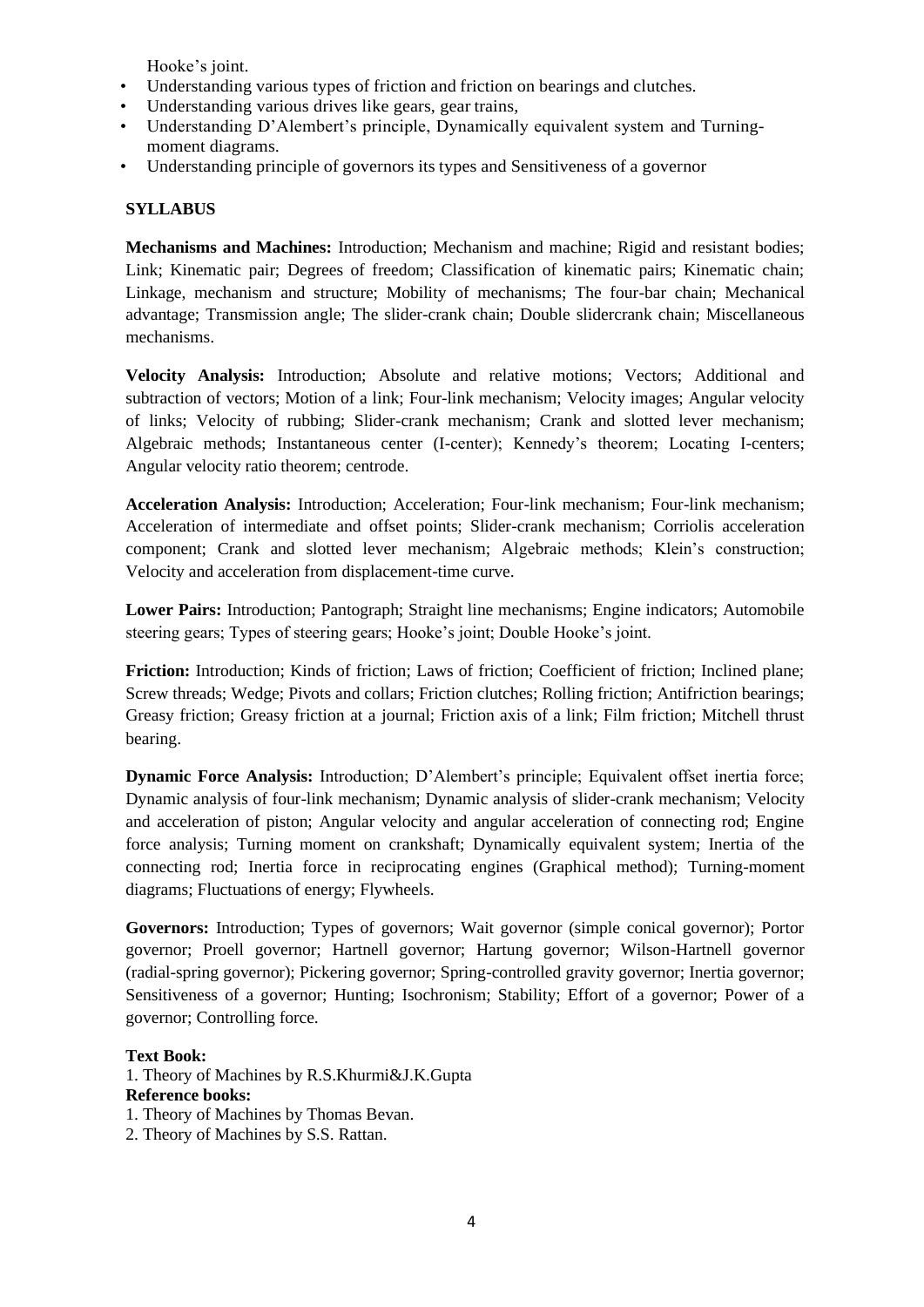# **MC- 2103 BASIC THERMODYNAMICS**

(Effective from the batch admitted during 2020-2021- APSCHE )

Periods/week : 4 Th Ses. : 30 Exam : 70

### Examination (Theory): 3hrs. Credits :3

# **OBJECTIVES COURSE**

- To educate students about the behavior of real gases and the significance of ideal gas theory
- To educate the students about the properties of ideal gas and their relationship
- To familiarize the students about the behavior of ideal gases under heating, cooling, compression and expansion processes
- To educate the students about the working principle of combustion engines (internal and external) and their cycles such as Otto, Diesel, Atkinson, Ericson, Brayton, etc., and their comparison

### **OUTCOMES COURSE**

- Students realize the practical importance of ideal gas theory and the use of real gases in combustion engines such as IC Engines and Gasturbines
- Students are able to calculate the properties of the gases such as internal energy, enthalpy and entropy.
- Students are able to estimate the losses which occur during operation of the heat engines, and their maximum possible operating efficiencies under STP conditions.
- Students can estimate the maximum work-output delivered by the heat engines and maximum work consumed by the reversed heat engines

### **SYLLABUS**

**Introduction:** Basic concepts; Thermodynamic systems; Micro & Macro systems; Homogeneous and heterogeneous systems; Concept of continuum; Pure substance; Thermodynamic equilibrium; State; Property; Path; Process; Reversible and irreversible cycles; Work; Heat; Point function; Path function; Heat transfer.

**Zeroth law of thermodynamics;** Concept of equality of temperatures- Joule's experiments-First law of thermodynamics- Isolated systems and steady flow systems- Specific heats at constant volume and pressure - Enthalpy- First law applied to flow systems- Systems undergoing a cycle and change of state- First law applied to steady flow processes-Limitationsof first law of thermodynamics.

**Perfect gas laws**- Equation of state- Universal gas constant, various non-flow processes-Properties of end states- Heat transfer and work transfer- Change in internal energy-throttling and free expansion- Flow processes- Deviations from perfect gas model-Vanderwall's equationof state- Compressibility charts- Variable specific heats.

**Second law of thermodynamics**- Kelvin Plank statement and Clasius statement and their equivalence, Corollaries- Perpetual motion machines of first kind and second kind-Reversibility and irreversibility- Cause of irreversibility- Carnot cycle- Heat engines and heat pumps- Carnot efficiency- Clasius theorem- Clasius inequality- Concept of entropy-Principlesof increase of entropy- Entropy and disorder.

**Availability and irreversibility**- Helmholtz function and Gibbs function- Availability in steady flow- Entropy equation for flow process- Maxwell's equations- Tds relations- Heat capacities.

**I.C. engines:** classification-comparison of two stroke and four stroke engines- comparison of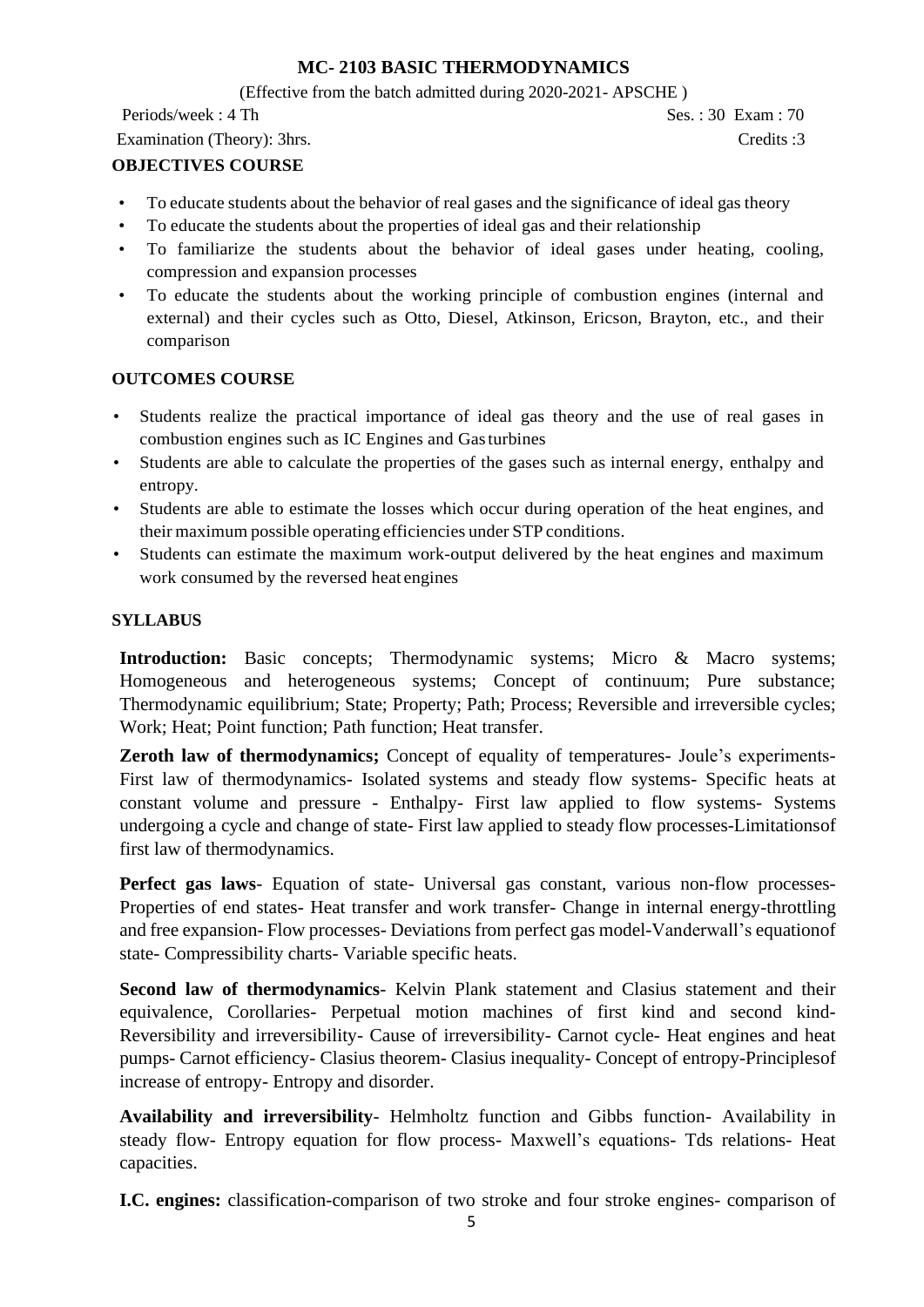S.I. and C.I. engines**-**Air cycles-Otto, Diesel, Dual, Stirling, Ericson and Atkinson cycles and their analysis-Valve timing and port timing diagrams- Efficiencies- air standard efficiency, indicated thermal efficiency, brake thermal efficiency, mechanical efficiency, volumetric efficiency and relative efficiency-Testing and performances of I.C. engines

**Combustion in I.C. Engines:** S.I. engines- Normal combustion and abnormal combustion-Importance of flame speed and effect of engine variables-types of abnormal combustion preignition and knock, Fuel requirements and fuel rating, anti-knock additions.

# **Text Books:**

- 1. Engineering Thermodynamics, by P.K. Nag, Tata McGraw-Hill Publications Company.
- 2. Applied Thermodynamics-I by R. Yadav, Central Book House.
- 3. Engineering Thermodynamics by K. Ramakrishna, Anuradha agencies.
- 4. I.C. Engines by V. Ganesan
- 5. I.C. Engines, by Mathur and Sharma

# **References Books:**

- 1. Engineering Thermodynamics by Rathakrishnan, Prentice Hall India.
- 2. Engineering Thermodynamics by Y.V.C. Rao.
- 3. Thermal Engineering by R.K. Rajput, S.Chand& Co.
- 4. Engineering Thermodynamics Work and Heat Transfer, by G.F.C Rogers and Y.R.Mayhew, ELBS publication
- 5. Engineering Thermodynamics by Zemansky.

# **MC- 2104 MANUFACTURING PROCESSES**

(Effective from the batch admitted during 2020-2021-APSCHE)

Periods/week : 4 Th Ses. : 30 Exam : 70 Examination (Theory): 3hrs. Credits :3

# **Course Objectives:**

- To emphasize the importance of manufacturing sciences in the day-to-day life.
- To study the principles of manufacturing processes like casting.
- To acquaint gating design for different metal casting processes
- To impart knowledge about principles and criteria of yielding during forming of metals,
- To inculcate the principle, thermal and metallurgical aspects of welding processes.
- To impart knowledge about analysis of common and newer welding techniques.

# **Course Outcomes: At the end of the course the student will be able to-**

- Designate casting process, interpret pattern, core and mold making.
- Evaluate gating system design and acquire knowledge on various furnaces.
- Elucidate various bulk metal forming processes and categorize various sheet metal operations.
- Study the welding process behavior for common and newer welding techniques
- Analyze different casting, forming and weld defects.
- Interpret casting, forming and welding processes and their applications.

# **SYLLABUS:**

**Manufacturing concepts;** Product cycle; Job, batch and mass production; Primary and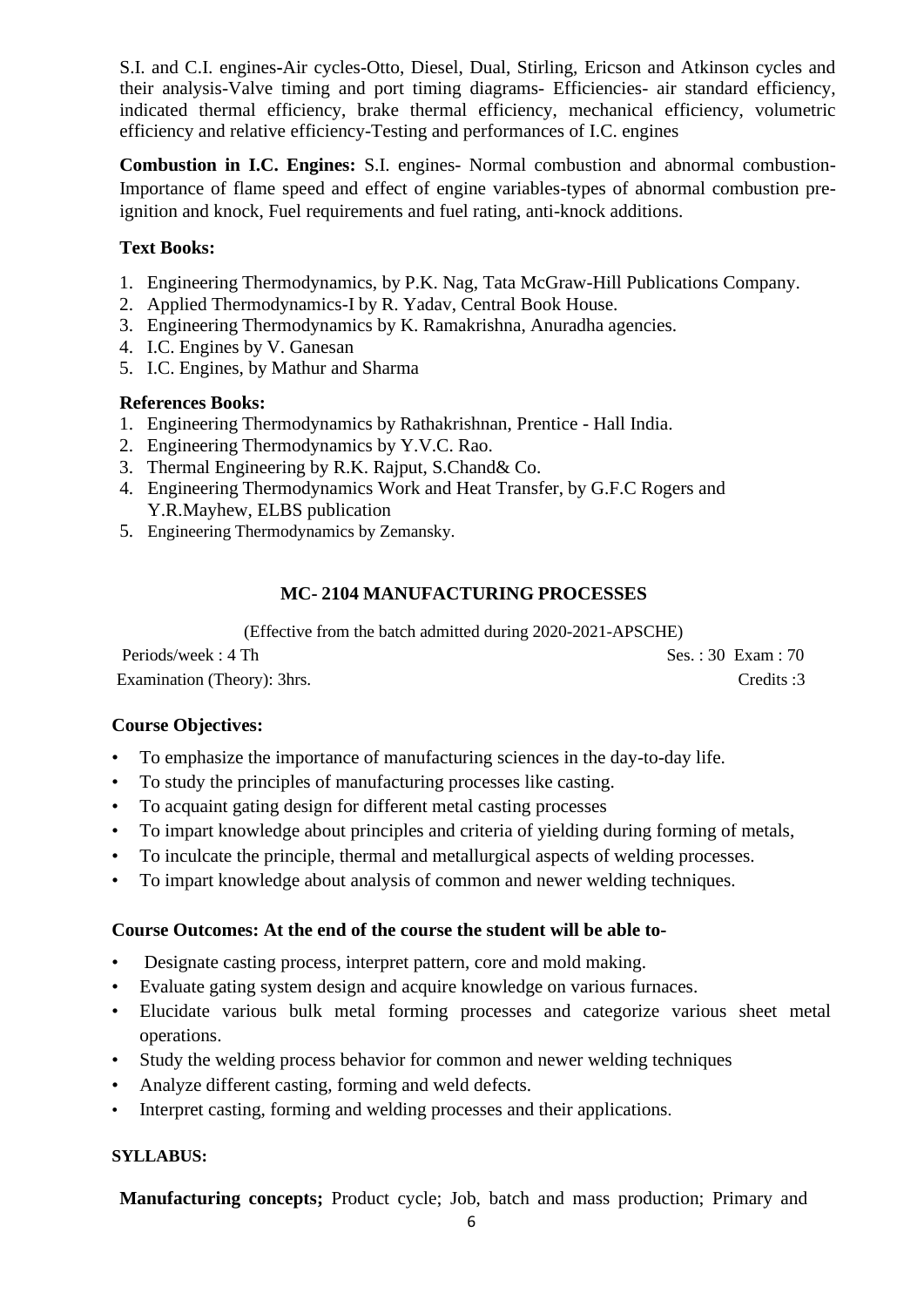secondary manufacturing processes; Principle of metal casting; Terminology; Pattern; Types; Allowances; Materials; Core boxes; Selection; Testing and preparation of molding sands; Molding tools and equipment; Machine molding; Core making; Mechanism of Solidification: Design Principles of Gates, Runners and Risers. Melting and pouring the metal; Cupola and Electric furnaces, Special casting processes: Shell mold casting; Investment casting; Permanent mould casting; Casting defects.

**Formability of metals**: Nature of plastic deformation, hot and cold working of metals, mechanics of metal forming; Rolling: principle, types; roll size; rolling pressure distribution and rolling force. Forging processes: principle of forging, forging techniques; forging tools and presses; forging pressure distribution and forging force; Automation of forging; Swaging; Drawing; Extrusion and its types.

**Sheet metal forming**: Mechanics of sheet metal working, blanking, piercing, notching, bending, stamping, stretch forming, metal spinning, embossing and coining. Different types of presses and dies, Die design. Energy rate forming processes, Principles of explosive forming and electromagnetic forming

**Welding:** Theory of fusion and pressure welding, flow and distribution of heat in welding, Principles and processes of arc welding (SMAW, GTAW,GMAW, FCAW, PAW, SAW); Welding equipment; Weld positioners and fixtures; Oxyacetylene welding; Flame cutting; Brazing and soldering; Principle of resistance welding; Types of resistance welds; Seam welding; Projection welding; Resistance butt welding; different types of solid state welding processes; Weld inspection and testing.

# **Text Book:**

- 1. Process and Materials of Manufacture  $(4<sup>th</sup> Edition)$  by Roy A. Lindberg, Prentice-Hall ofIndia Private Limited.
- 2. Manufacturing Technology-Foundary, Forming and Welding by P.N. Rao, Tata McGraw-Hill Publishing Company.

# **Reference Books:**

- 1. Manufacturing Engineering & Technology by Kalpak Jain, Addition Wesley Edition.
- 2. Materials and Processes in Manufacturing by De Margo, Black and Kohsen, Prentice Hallof India.
- 3. Principles of Metal Casting by Hein and Rosenthal, Tata Mc-Graw Hill India.
- 4. Mechanical Metallurgy by George E. Dieter, 3rd Edition, Mc-Graw Hill Education, Indian Edition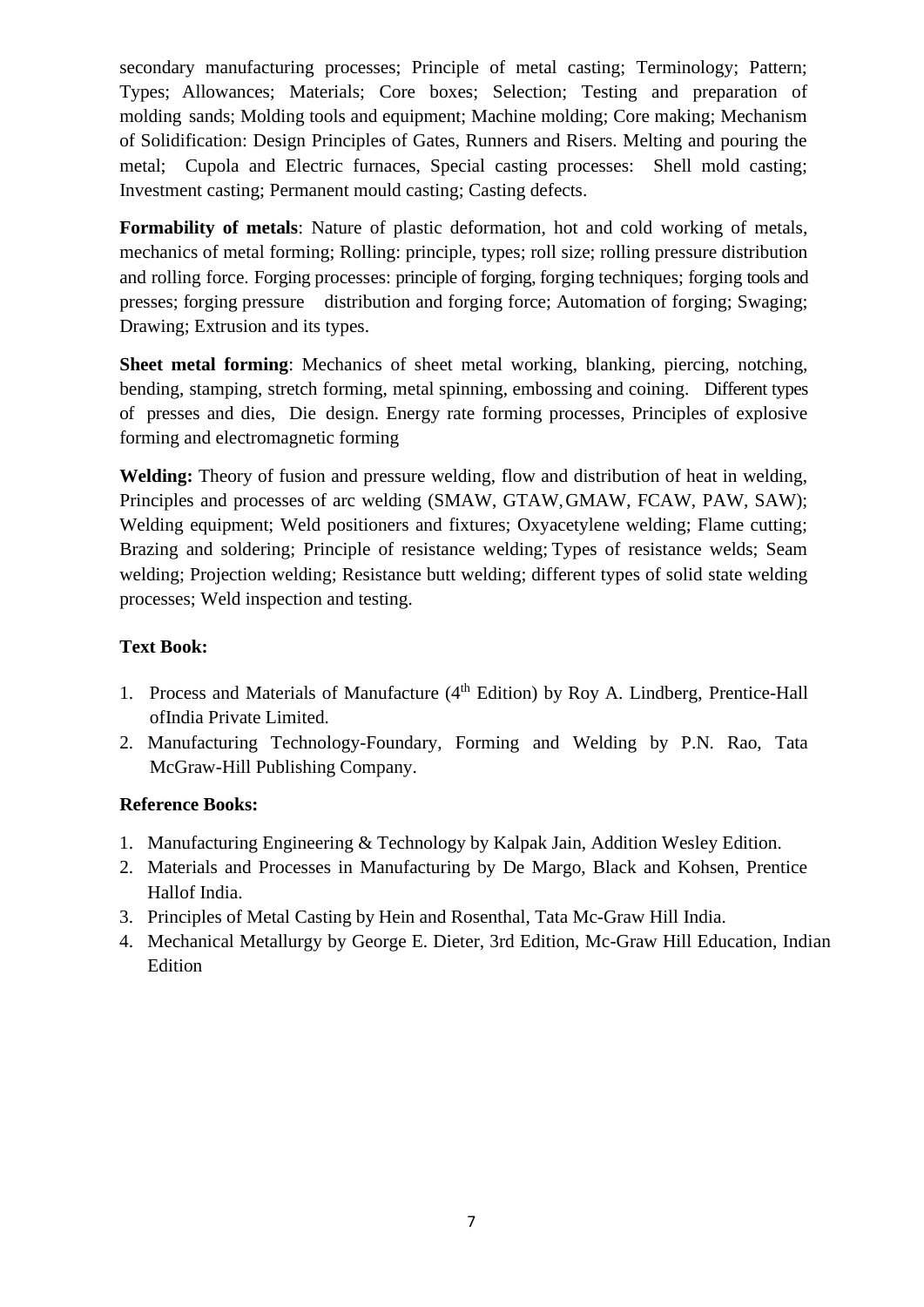### **MC- 2105 MANAGERIAL ECONOMICS**

(Effective from the batch admitted during 2020-2021-APSCHE)

(Common for all Branches)

Periods/week : 4 Th Ses. : 30 Exam : 70

Examination (Theory): 3hrs.

Credits :3

## **Course Objectives:**

- To bring about an awareness about the nature of Managerial Economics and its linkages with other disciplines.
- To understand the Micro and Macro Environment of Business.
- To familiarize the prospective engineers with the concepts and tools of Managerial Economics with an objective to understand the real world of business.

# **Course Outcomes:**

After completion of the course, student will be able to:

- Understand the various economic activities in business and industry.
- Analyse the real world business problems.
- Make optimal business decisions for the effective and efficient management of Organisations.

# **SYLLABUS**

### **Significance of Economics and Managerial Economics:**

**Economics:** Definitions of Economics- Wealth, Welfare and Scarcity definitions Classification of Economics- Micro and Micro Economics.

**Managerial Economics:** Definition, Nature and Scope of Managerial Economics, Differences between Economics and Managerial Economics, Main areas of Managerial Economics, Managerial Economics with other disciplines.

# **Demand and Utility Analysis:**

**Demand -** Definition, Meaning, Nature and types of demand, Demand function, Law of demand - Assumptions and limitations. Exceptional demand curve.

### **Elasticity of demand** - Definition, Measurement of elasticity, Types of Elasticity

( Price, Income, Cross and Advertisement), Practical importance of Price elasticity of demand, Role of income elasticity in business decisions, Factors governing Price Elasticity of demand.

**Utility Analysis:** Utility- Meaning, Types of Economic Utilities, Cardinal and Ordinal Utility, Total Utility, Marginal Utility, The law of Diminishing Marginal Utility and its Limitations**.** 

# **Theory of Production and Cost analysis:**

**Production -** Meaning, Production function and its assumptions, use of production function in decision making;

**Cost analysis -** Nature of cost, Classification of costs - Fixed vs. Variable costs, Marginal cost, Controllable vs. Non - Controllable costs, Opportunity cost, Incremental vs. Sunk costs, Explicit vs. Implicit costs, Replacement costs, Historical costs, Urgent vs. Postponable costs, Escapable vs. Unavoidable costs, Economies and Diseconomies of scale.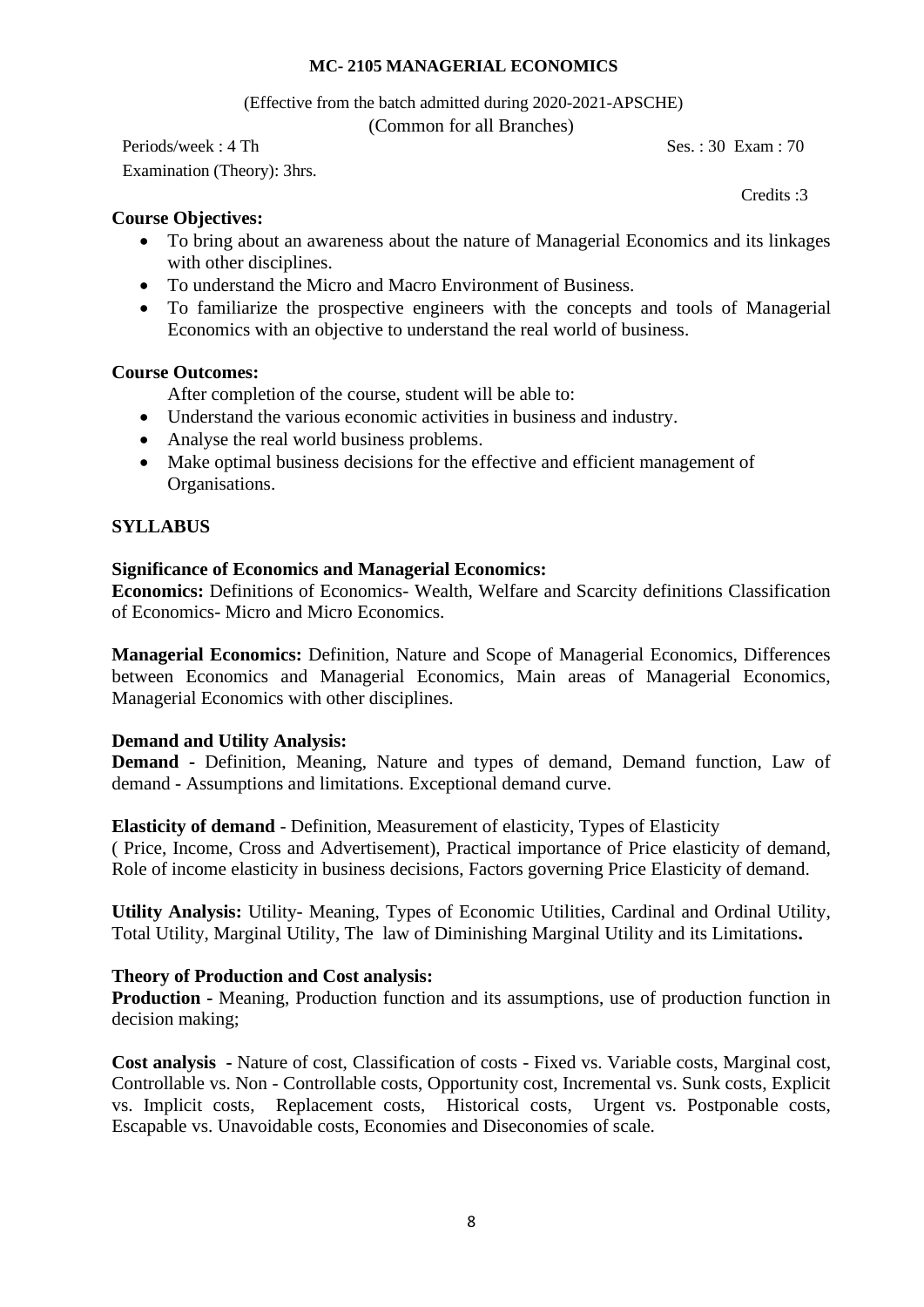**Market Structures** : Definition of Market, Classification of markets; Salient features or conditions of different markets - Perfect Competition, Monopoly, Duopoly , Oligopoly, Importance of kinked demand curve ;Monopolistic Competition.

# **Pricing and Business Cycles:**

**Pricing Analysis** : Pricing – Significance; Different Pricing methods- Cost plus pricing, Target pricing, Marginal cost pricing, Going -rate pricing, Average cost pricing, Peak load pricing , Pricing of joint Products, Pricing over the life cycle of a Product, Skimming pricing Penetration pricing, Mark- up and Mark- down pricing of retailers.

**Business cycles** - Definition, Characteristics, Phases, Causes and Consequences; Measures to solve problems arising from Business cycles.

### **Text Books:**

- 1. Sankaran,S., **Managerial Economics,** Marghan Publications, 2015, Chennai.
- 2. Aryasri, A.R., **Managerial Economics and Financial Analysis,** MC Graw Hill Education, New Delhi,2015.

# **Reference Books:**

- 1. Dwivedi, D.N., **Managerial Economics,** Vikhas Publishing House Pvt. Ltd. 6th Edition, New Delhi,2004.
- 2. Dewett, K.K., **Modern Economic Theory**, S.Chand & Company Ltd., New Delhi, 2005.

\*\*\*\*\*\*\*

### **MC- 2106 STRENGTH OF MATERIALS LAB**

(Effective from the batch admitted during 2020-2021-APSCHE)

Periods/week : 3 Lab Ses. : 50 Exam : 50 Examination (Practical): 3hrs. Credits :1.5

### **Course Objectives:**

- To understand the different types of loading and measure the loads.
- To understand the material properties of different materials and the ways of finding them.
- To understand the bulking property and fineness of sand grains and the methods of finding them.

#### **Course Outcomes:**

- Ability to identify different types of loads and measure them.
- Ability to measure material properties of different materials using different methods.
- Ability to measure bulking property and fineness of sand grains.

### **List of Experiments:**

- 1. To study the stress strain characteristics (tension and compression) of metals by using UTM.
- 2. To study the stress strain characteristics of metals by using Hounsefield Tensometer.
- 3. Determination of compression strength of wood.
- 4. Determination of hardness using different hardness testing machines- Brinnels, Vickersand Rockwell's.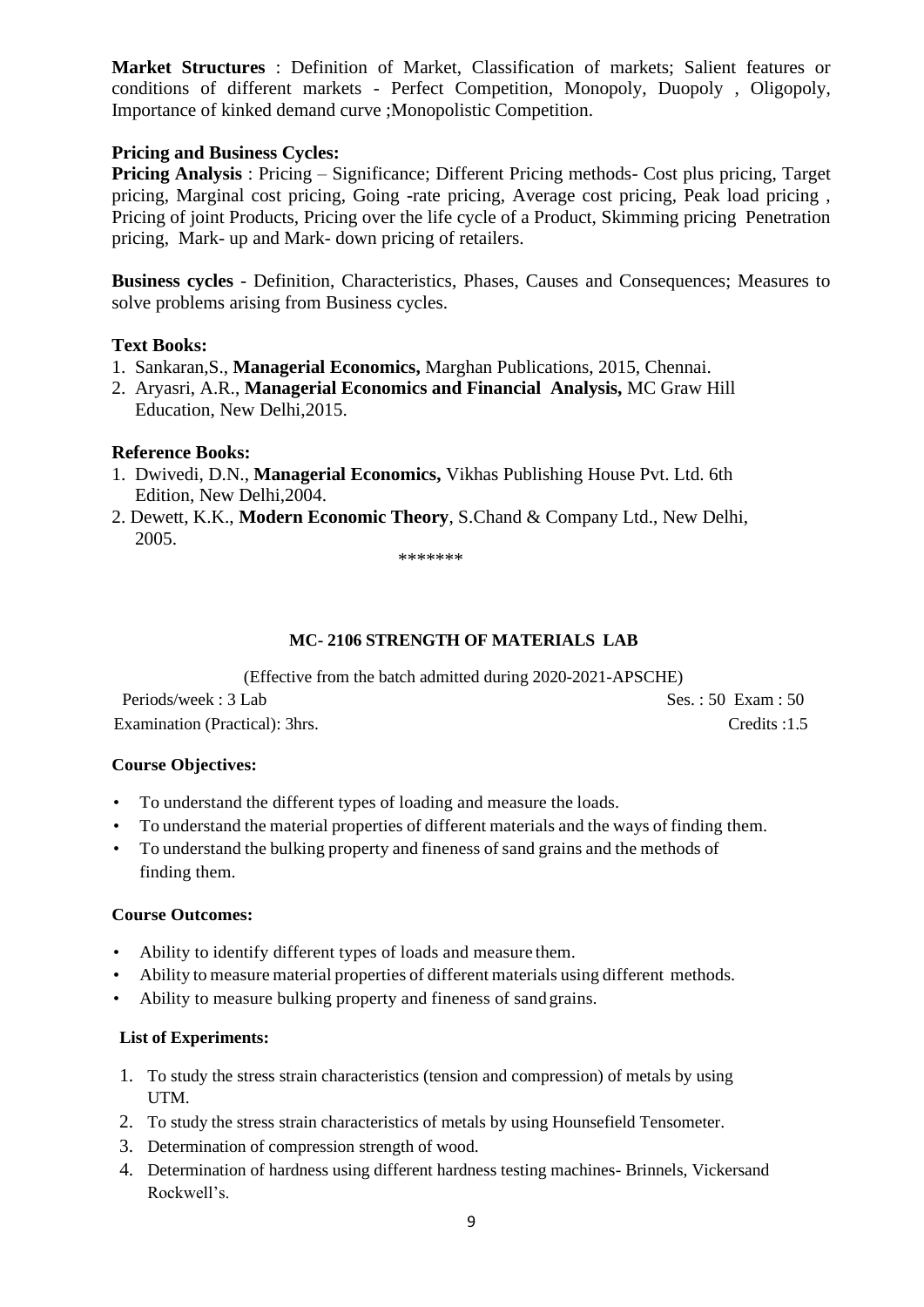- 5. Impact test by using Izod and Charpy methods.
- 6. Deflection test on beams using UTM.
- 7. Tension shear test on M.S. Rods.
- 8. To find stiffness and modulus of rigidity by conducting compression tests on springs.
- 9. Torsion tests on circular shafts.
- 10. Bulking of sand.
- 11. Punch shear test, hardness test and compression test by using Hounsefield tensometer.
- 12. Sieve Analysis and determination of fineness number.

# **MC -2107 MANUFACTURING TECHNOLOGY LAB-I**

(Effective from the batch admitted during 2020-2021-APSCHE) Periods/week : 3 Lab Ses. : 50 Exam : 50

Examination (Practical): 3hrs. Credits : 1.5

### **Course Objectives:**

- To appreciate the tools, materials, machines used for making productsin Foundry, Welding and Machine shop.
- Be aware of the work and tool material relationship in machine shop.
- To recognize the different welding techniques for different materials.
- To realize the various molding sands, core sands used for making of moulds and cores .

### **Course Outcomes**:

They have

- Ability to prepare molds, cores for a given component.
- Capability to complete different joints, welds for given component by GAS and ARC welding processes.
- Aptitude to made taper turning, thread cutting and off set turning on different materials by Lathe machine.
- Skill to made spur gears, key ways etc. by using different machines.

### **LIST OF EXPERIMENTS:**

Use of basic tools and operations of the following trades.

| S. No. | Trade                        | No. of exercises |
|--------|------------------------------|------------------|
|        | Foundry                      |                  |
| 2.     | Welding                      |                  |
| 3.     | Lathe Step and taper turning |                  |
|        | Thread cutting               |                  |
|        | Offset turning               |                  |
|        | Milling                      | (Spur gear)      |
|        | Shaper                       |                  |

- 6. Cylindrical grinding, Surface grinding, Planing, Slotting and Capstan lathe (only demonstration in one class for the entire batch of students).
- 7. Dissembling and assembling of \*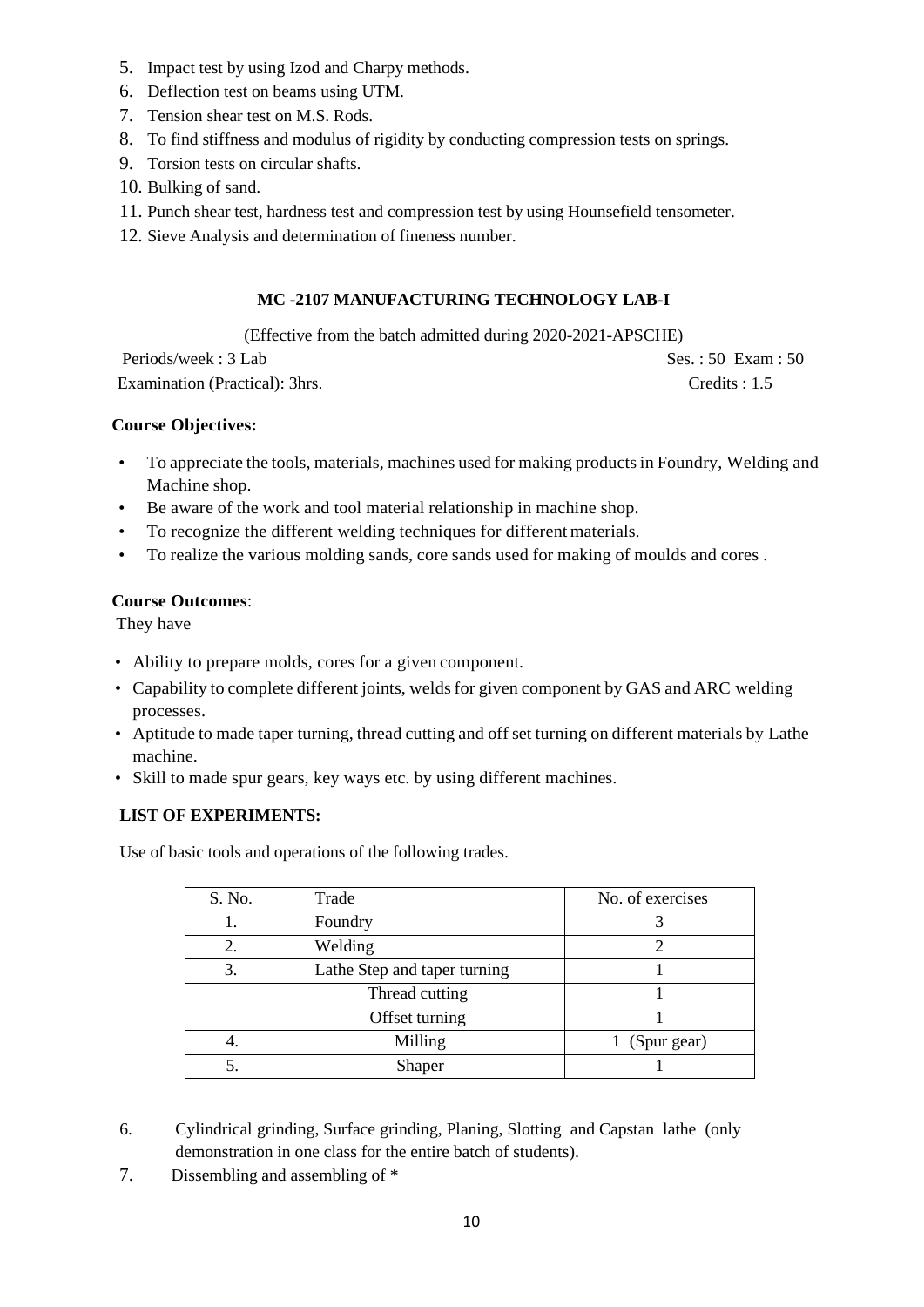### i. Machine Tool (Lathe)

- ii. I.C. engine
- iii. Pump
- iv. Gear box

\* Not for examination

## **MC-2108 MACHINE DRAWING**

(Effective from the batch admitted during 2020-2021-APSCHE)

Periods/week: 3 Lab Ses.: 50 Exam : 50 Examination (Practical): 3hrs. Credits:1.5

### **Course Objectives:**

The objectives of this course are

- To learn basic conventions adopted in machine drawing and production drawing.
- To familiarize the machine elements such as screw fasteners, keys, cotter joints and riveted joints used in design.
- To provide the knowledge of machine elements such as couplings, bearings, pipe joints used in design.
- To understand the assembly drawings of engine parts and machine parts.
- To impart the knowledge of production drawing.

### **Course Outcomes:**

- Comprehend the basic conventions needed for machine drawing.
- Understand the geometric dimensioning and tolerances used in industry.
- Execute the drawings of various mechanical components with appropriate proportions.
- Design the assembly drawings from part drawings.
- Develop the part drawings from their assembly.

# **SYLLABUS:**

Conventional representation of materials, common machine elements and parts such as screws, nuts, bolts, keys, gears, webs and ribs. Limits, Tolerances and Fits- Indication of surface roughness, preparation of process sheets.

Screw threads and Screw Fastenings using standard Empirical formulae. Riveted joints, Keys, Cotterjoints, Pin-joints.

Shaft couplings: Box and split muff couplings, Flanged, Flexible, Universal and Oldham couplings, shaft bearings, Brackets and Hangers, Pipe joints. Orthogonal views and Sectional views of machine parts.

Introduction to Production drawing, Component drawing, Assembly drawing, Machine shop drawing, Pattern-shop drawing, Sheet metal drawing.

Assembly drawing of Stuffing box, Connecting rod, Screws jack, Bench Vice, Plummer block, Tailstock.

Production drawings of Spur, Bevel and Helical gears, swivel bracket, main spindle, crank,revolving centre, jigs and fixtures.

### **Text Books:**

1. Machine Drawing, by N.D.Bhatt, Charotal Publishing House.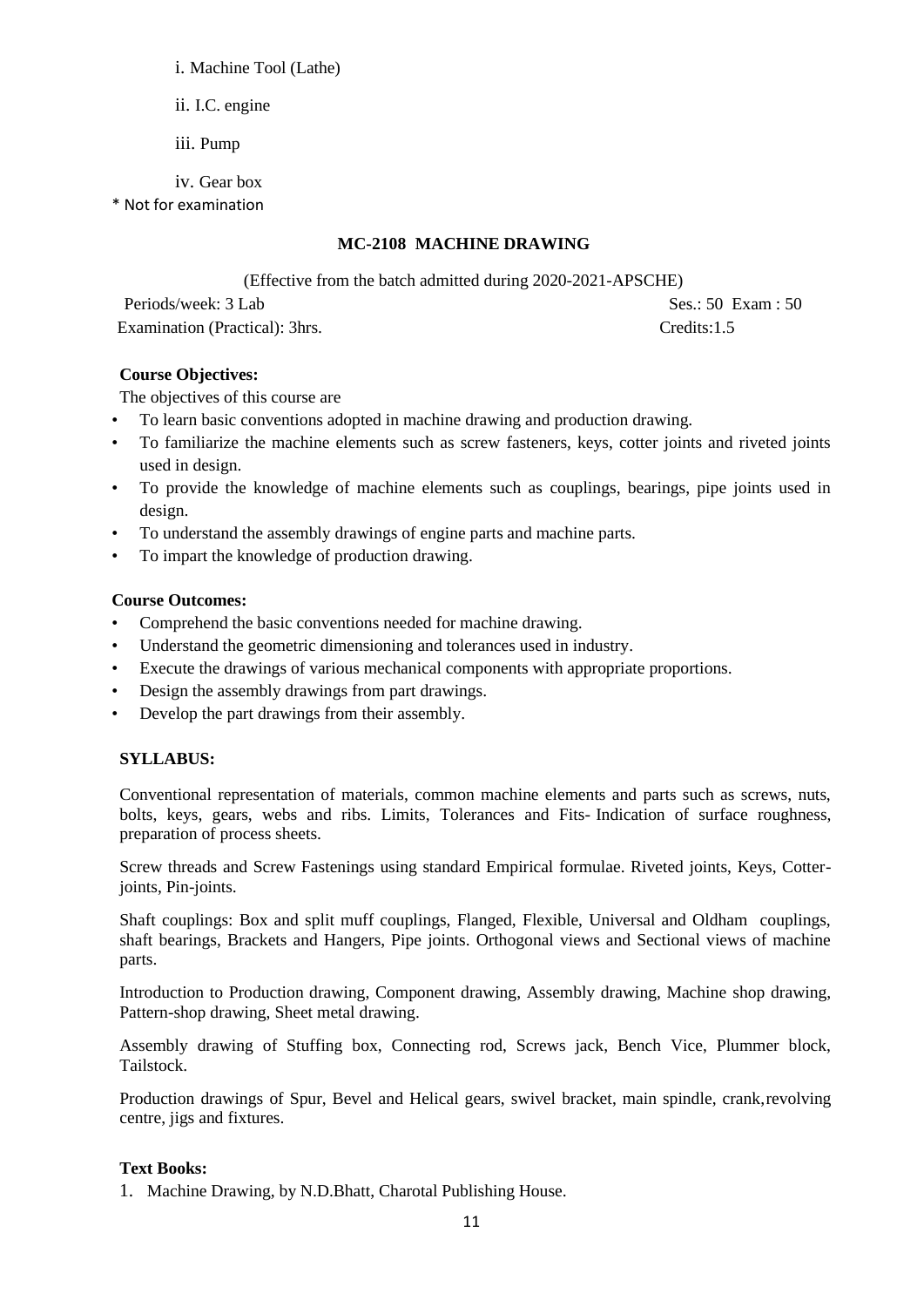- 2. Engineering Drawing, by A.C.Parkinson, Wheeler Publishing.
- 3. Production Drawing by [K.L. Narayana,](https://www.google.co.in/search?tbo=p&tbm=bks&q=inauthor:%22K.L.+Narayana%22) [P. Kannaiah,](https://www.google.co.in/search?tbo=p&tbm=bks&q=inauthor:%22P.+Kannaiah%22) [K. Venkata Reddy,](https://www.google.co.in/search?tbo=p&tbm=bks&q=inauthor:%22K.+Venkata+Reddy%22) New Age International Publishing

### **Reference:**

1. Machine Drawing by K.L Narayan, P. Kannaiah and K. Venkata Reddy, New Age

### **MC-2109 MAT LAB (Skill Oriented Course)**

(Effective from the batch admitted during 2020-2021-APSCHE)

Periods/week: 1 Th 2 Lab Ses.: 50 Exam : 50 Examination (Practical): 3hrs. Credits: 2

# **Course Objective:**

The objectives of this course are

- To Impart the knowledge to the students with MATLAB software.
- To provide a working introduction to the Matlab technical computing environment.
- To introduce the use of a high-level programming language-Matlab.

### **Course Outcomes:**

At the end of the course the student shall be able to (Using MATLAB programming Language)

- Perform matrix operations.
- Plot two dimensional, three dimensional graphs.
- Perform the linear and non-linear regression analysis for the given data.
- Determine the steady state, unsteady state solutions of ordinary differential equations.
- Compute two and three dimensional integrals and solve unconstrained optimization problems.

### **LIST OF EXERCISES:**

- 1. To study the basic MATLAB commands like representing arrays, matrices, reading elements of a matrix, row and columns of matrices, Random numbers.
- 2. To determine Eigen values and Eigen vectors of a matrix.
- 3. To plot the 2 Dimensional and 3 Dimensional curves
- 4. To develop the equations for Linear Regression, interpolation, polynomial regression and Nonlinear regression
- 5. To develop the forward kinematics simulation in Matlab.
- 6. To perform the Air Standard Cycle Simulation in Matlab.
- 7. To solve the problems in Vibrations and Dynamics
- 8. To fit curves to data using regression.
- 9. To solve the problems of Genetic Algorithm in Matlab.

### **MC-2110 PROFESSIONAL ETHICS AND UNIVERSAL HUMAN VALUES**

(Effective from the batch admitted during 2020-2021-APSCHE)

**(**Common for all Branches)

Periods/week : 0 Ses. : 00 Exam : 100 Examination (Theory): 3hrs. Credits :0

#### **Course Objectives:**

The objective of the course is Six fold:

• Development of a holistic perspective based on self-exploration about themselves (human being), family, society and nature/existence.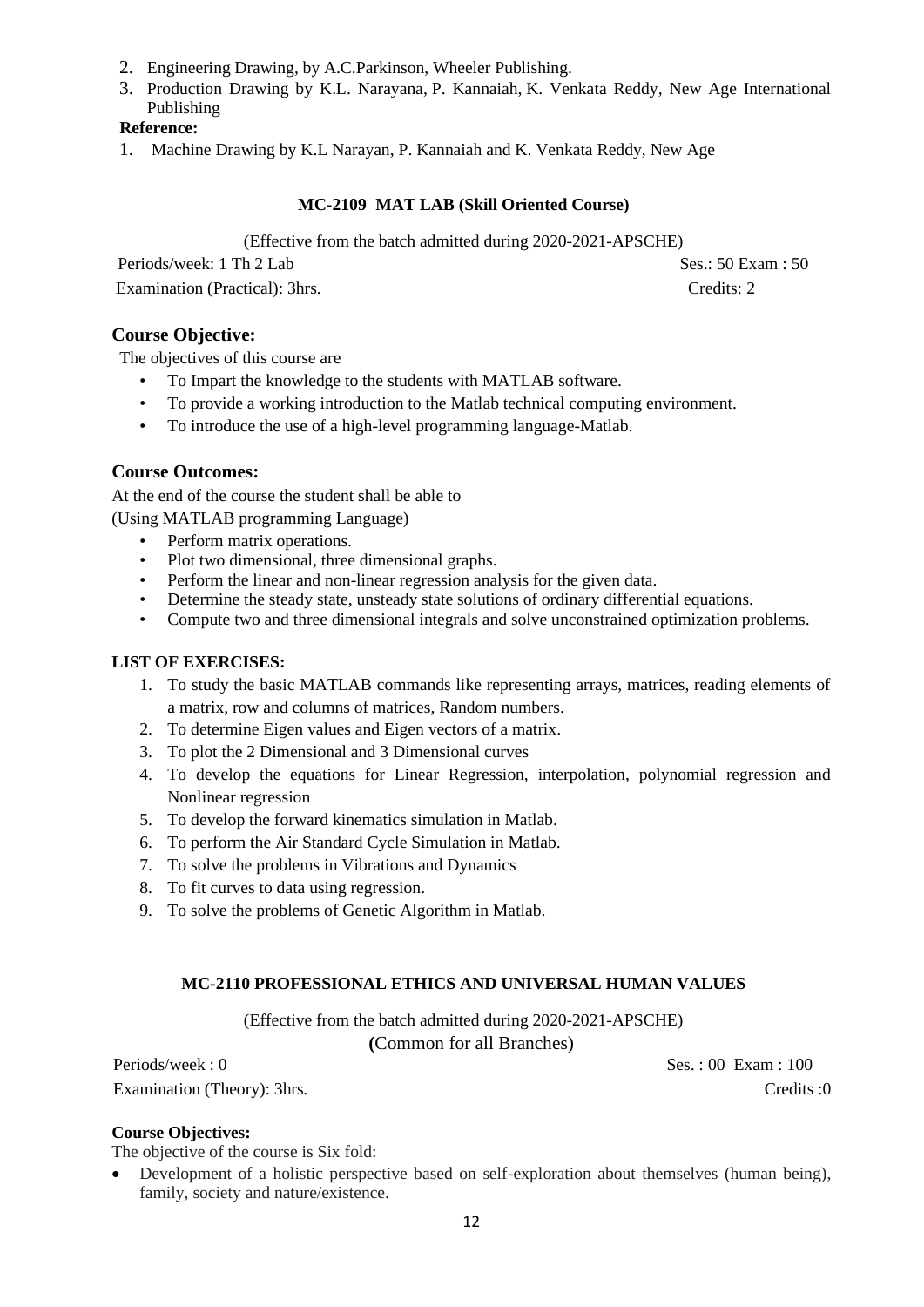- This course will illuminate the students in the concepts of laws and its applicability to engineers
- Understanding (or developing clarity) of the harmony in the human being, family, society and nature/existence
- Strengthening of self-reflection, Development of commitment and courage to act and also enable the students to imbibe and internalize the Values and Ethical Behaviour in the personal and professional lives
- To enable the students to imbibe the Values and Ethical Behavior in the personal and Professional lives
- The students will learn the rights and responsibilities Individual, employee, team member and a global citizen

#### **Course Outcomes:**

By the end of the course Student will be able to:

- Grasp the meaning of the concept Law and also Get an overview of the laws relating to Engineers and also Apprehend the importance of being a law abiding person and They would have better critical ability
- Self-explore by using different techniques to live in harmony at various levels.
- Analyze themselves and understand their position with respect to the moral and ethical character needed for a successful and satisfactory work life.
- Students are expected to become more aware of themselves and their surroundings (family, society, nature)
- They would become more responsible in life, and in handling problems with sustainable solutions, while keeping human relationships and human nature in mind.
- They would also become sensitive to their commitment towards what they have understood (human values, human relationship and human society

#### **SYLLABUS**

#### **Need, Basic Guidelines, Content and Process for Value Education**

Self-Exploration–what is it? - Its content and process; 'Natural Acceptance' and Experiential Validation - as the process for self-exploration, Continuous Happiness and Prosperity - A look at basic Human Aspirations, Right understanding, Relationship and Physical Facility - the basic requirements for fulfillment of aspirations of every human being with their correct priority, Understanding Happiness and Prosperity correctly- A critical appraisal of the current scenario, Method to fulfill the above human aspirations: understanding and living in harmony at various levels. Include practice sessions to discuss natural acceptance in human being as the innate acceptance for living with responsibility (living in relationship, harmony and co-existence) rather than as arbitrariness in choice based on liking-disliking, Include practice sessions and case studies.

#### **Understanding Harmony in the Human Being - Harmony in Myself!**

Understanding human being as: a co-existence of the sentient 'I' and the material 'Body', the needs of Self ('I') and 'Body' - happiness and physical facility, the Body as an instrument of 'I' (I being the doer, seer and enjoyer), the characteristics and activities of 'I' and harmony in 'I', the harmony of I with the Body: Sanyam and Health; correct appraisal of Physical needs, meaning of Prosperity in detail, P to ensure Sanyam and Health, Include practice sessions and case studies.

#### **Understanding Harmony in the Family and Society - Harmony in Human – Human Relationship**

Understanding values in human-human relationship: meaning of Justice (nine universal values in relationships) and program for its fulfillment to ensure mutual happiness; Trust and Respect as the foundational values of relationship, the meaning of Trust; Difference between intention and competence, the meaning of Respect, Difference between respect and differentiation; the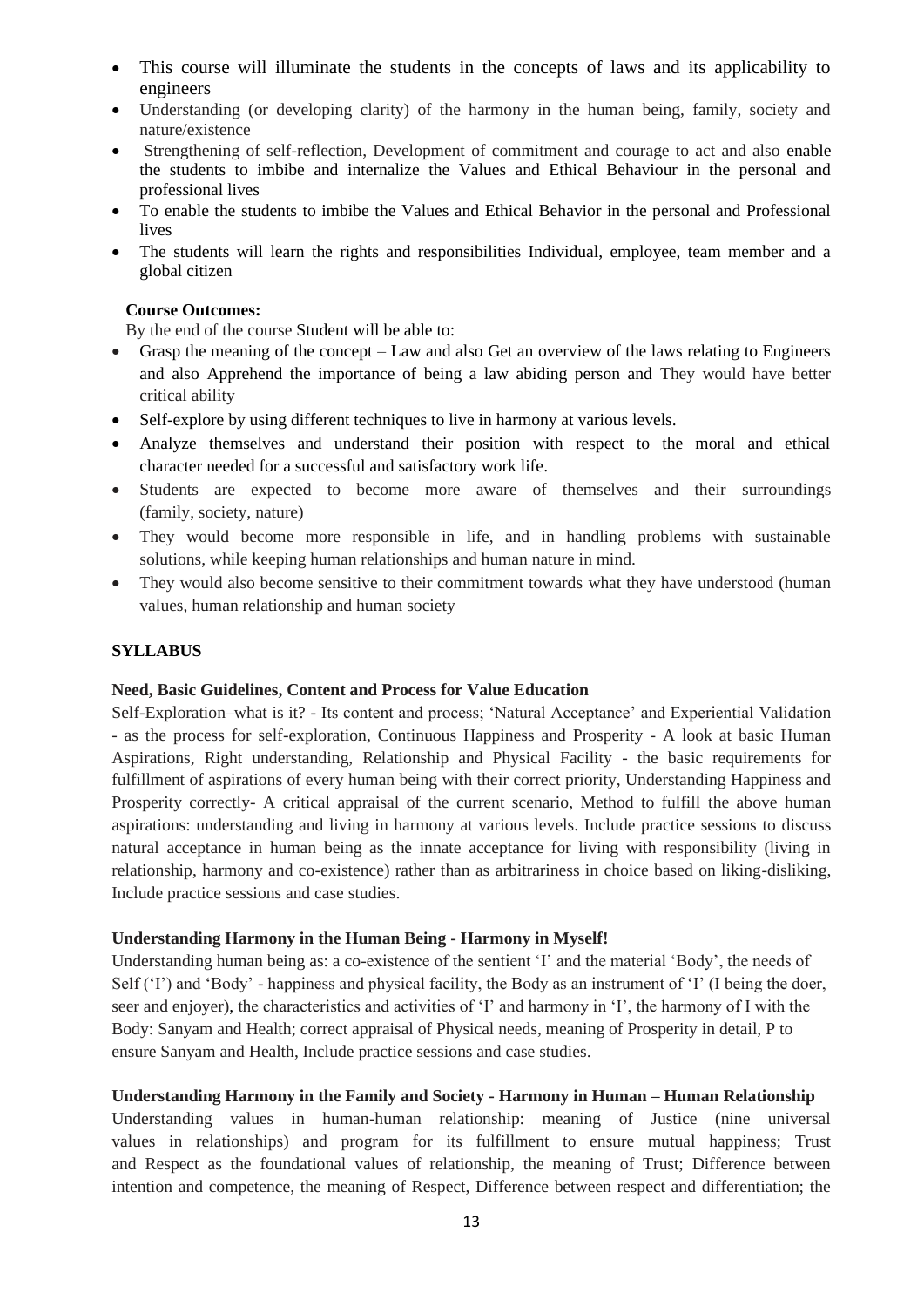other salient values in relationship, the harmony in the society (society being an extension of family), Resolution, Prosperity, fearlessness (trust) and co-existence as comprehensive Human Goals, Visualizing a universal harmonious order in society- Undivided Society, Universal Order from family to world family, Include practice sessions and case studies.

#### **Understanding Harmony in the Nature and Existence - Whole existence as Coexistence**

Understanding the harmony in the Nature, Interconnectedness and mutual fulfillment among the four orders of nature recyclability and self-regulation in nature, Understanding Existence as Co-existence of mutually interacting units in all – pervasive space, Holistic perception of harmony at all levels of existence, Include practice sessions and case studies.

#### **Concept of Law and Law of Torts**

Understanding Essentials of a Valid Contract and the basics of contract law protecting rights and obligations, Introduction to the Law of Torts and the basics to protect oneself and the company Law affecting the Workplace Employers Responsibilities/Duties Hiring Practices, Introduction to Intellectual Property Law, Professional Code of Conduct for Engineers, Relationship between Law and Ethics, Include practice sessions and case studies.

### **Implications of the above Holistic Understanding of Harmony on Professional Ethics**

Natural acceptance of human values, Definitiveness of Ethical Human Conduct, Basis for Humanistic Education, Humanistic Constitution and Humanistic Universal Order, Competence in professional ethics: a. Ability to utilize the professional competence for augmenting universal human order b. Ability to identify the scope and characteristics of people friendly and eco-friendly production systems, c. Ability to identify and develop appropriate technologies and management patterns for above production systems, Case studies of typical holistic technologies, management models and production systems, Strategy for transition from the present state to Universal Human Order: a. At the level of individual: as socially and ecologically responsible engineers, technologists and managers b. At the level of society: as mutually enriching institutions and organizations, Include practice sessions and case studies.

#### **Text Books**

1. R R Gaur, R Asthana, G P Bagaria, "A Foundation Course in Human Values and Professional Ethics", 2nd Revised Edition, Excel Books, New Delhi, 2019. ISBN 978-93-87034-47-1

2. R R Gaur, R Asthana, G P Bagaria, "Teachers' Manual for A Foundation Course in Human Values and Professional Ethics", 2nd Revised Edition, Excel Books, New Delhi, 2019. ISBN 978-93-87034-53-2

3. R. Subramanian, "Professional Ethics", Oxford University Press.

4. S.B. Srivasthva, "Professional Ethics & Human Values", SciTech Publications (India) Pvt. Ltd. New Delhi.

5. D.R. Kiran, "Professional Ethics & Human Values", TATA Mc Graw Hill Education.

6. Saroj Kumar, "Business Law" and Avtar Singh, "Law of Contract"

#### **Reference Books**

1. Jeevan Vidya: Ek Parichaya, A Nagaraj, Jeevan Vidya Prakashan, Amar kantak, 1999.

2. A. N. Tripathi, "Human Values", New Age Intl. Publishers, New Delhi, 2004.

3. The Story of Stuff (Book), Mohandas Karamchand Gandhi "The Story of My Experiments with Truth", E. FSchumacher. "Small is Beautiful", Slow is Beautiful –Cecile Andrews, J C Kumarappa "Economy of Permanence", Pandit Sunderlal "Bharat Mein Angreji Raj" and Dharampal, "Rediscovering India

4. G K Kapoor, "Business Law" and Sen & Mitra, "Business & Commercial Laws" and Calvin Frank Allen, "Business law for Engineers"

5. Hilgard, E. R.; Atkinson, R. C. & Atkinson, R.L. (1975). *Introduction to Psychology*. 6th Edition. New Delhi: Oxford and IBH Publishing Co. Pvt. Ltd.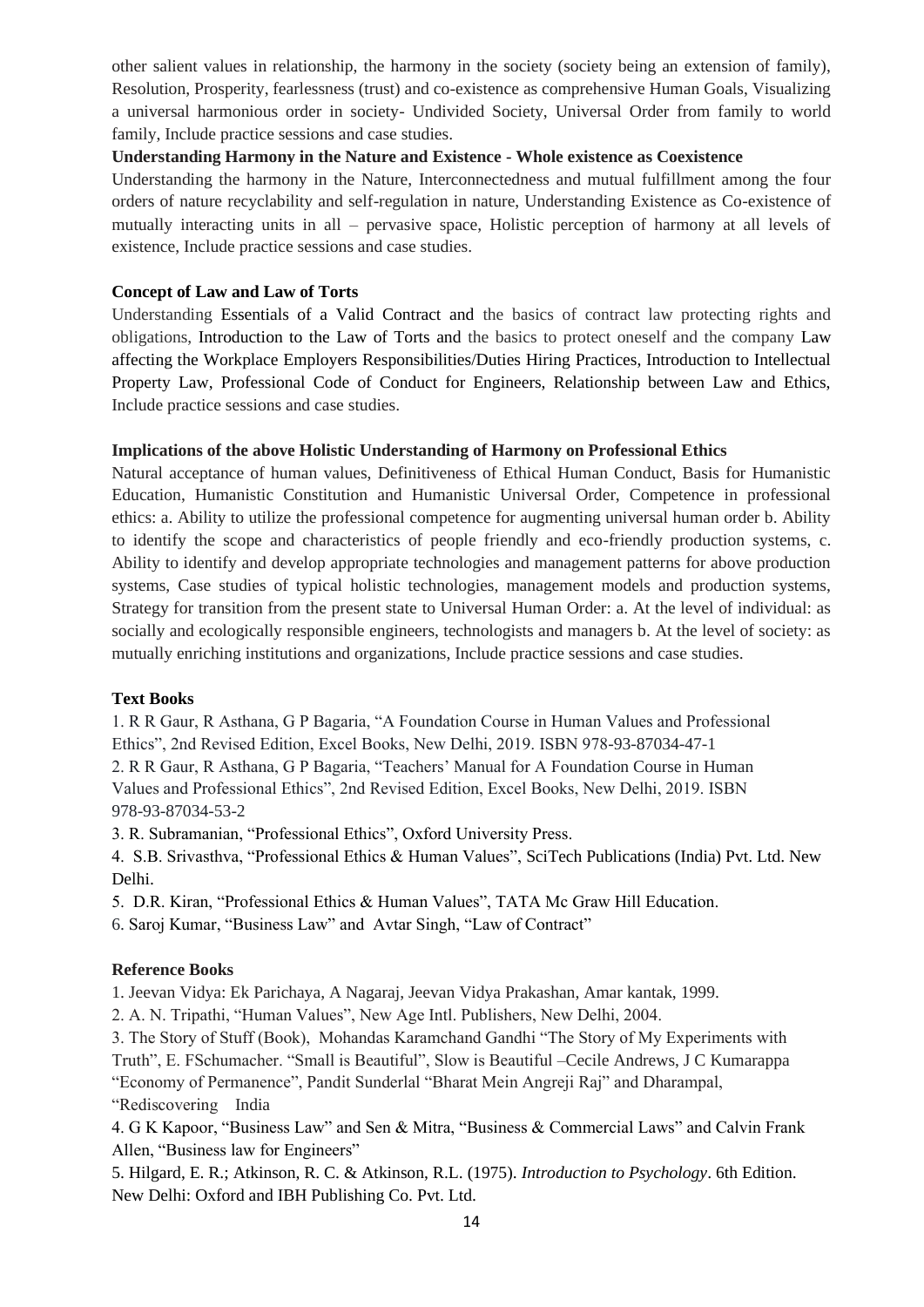6. Govindarajan, M; Natarajan, G. M. & Senthilkumar, V.S. (2013). *Professional Ethics & Human Values*. Prentice Hall: New Delhi

7. Gogate, S. B. (2011). Human Values & Professional Ethics. Vikas Publishing: New Delhi.

8. Charles E Harris Jr., Michael S Pritchard, Michael J Rabins, "Engineering Ethics, Concepts Cases: 4e, Cengage learning, 2015.

9. Caroline Whitbec, " Ethics in Engineering Practice & Research: 2e, Cambridge University Press 2015.

# **MC-2111 N S S / N C C**

(Effective from the batch admitted during 2020-2021-APSCHE) Periods/week : 2 Lab Ses. : 00 Exam : 00 Examination (Practical): .----- Credits :0

### **B.TECH & B.TECH+ M.TECH MECHANICAL ENGINEERING II YEAR II SEMESTER (Admitted batch 2020-2021)**

#### **MC- 2201 STRENGTH OF MATERIALS-II**

(Effective from the batch admitted during 2020-2021-APSCHE)

| Periods/week: 4 Th          | Ses.: $30$ Exam: $70$ |
|-----------------------------|-----------------------|
| Examination (Theory): 3hrs. | Credits: 3            |
| <b>COURSE OBJECTIVES:</b>   |                       |

- To enrich the student on the concept of fixed beams with uniform Moment of inertia as well as Non uniform Moment of inertia both under stability of beam supports and under sinking  $\&$ rotation of the supports
- To make the student capable of evaluating the deflection ,slope and stress of the fixed beam with uniform Moment of inertia as well as Non uniform Moment of inertia both under the stability of beam supports and under the sinking &rotation of the supports.
- To make the student understand the concept of continuous beams with uniform Moment of inertia as well as Non uniform Moment of inertia both under stability of supports as well as sinking of supports
- To make the student capable of evaluating the support moments and support reactions of the continuous beam with uniform Moment of inertia as well as Non uniform Moment of inertia.
- To make the student understand the concept of vertical compression loading on an engineering beam with four different end conditions.
- To make the student understand the concept of vertical compression loading acting on an engineering beam which is having initial curvature.
- To make the student understand the concept of eccentrical vertical compression loading acting on an engineering beam with four different end conditions.
- To make the student understand the concept of vertical compression loading acting along with central point load acting perpendicular to the axis of the engineering beam with four different end conditions.
- To make the student understand the concept of vertical compression loading acting along with Non central point load acting perpendicular to the axis of the engineering beam with four different end conditions.
- To make the student understand the concept of vertical compression loading acting along with uniformly distributed load acting perpendicular to the axis of the engineering beam with four different end conditions.
- To make the student understand the concept of curved beams having different cross sections along with calculation of bending stress at any point across the cross section of the curved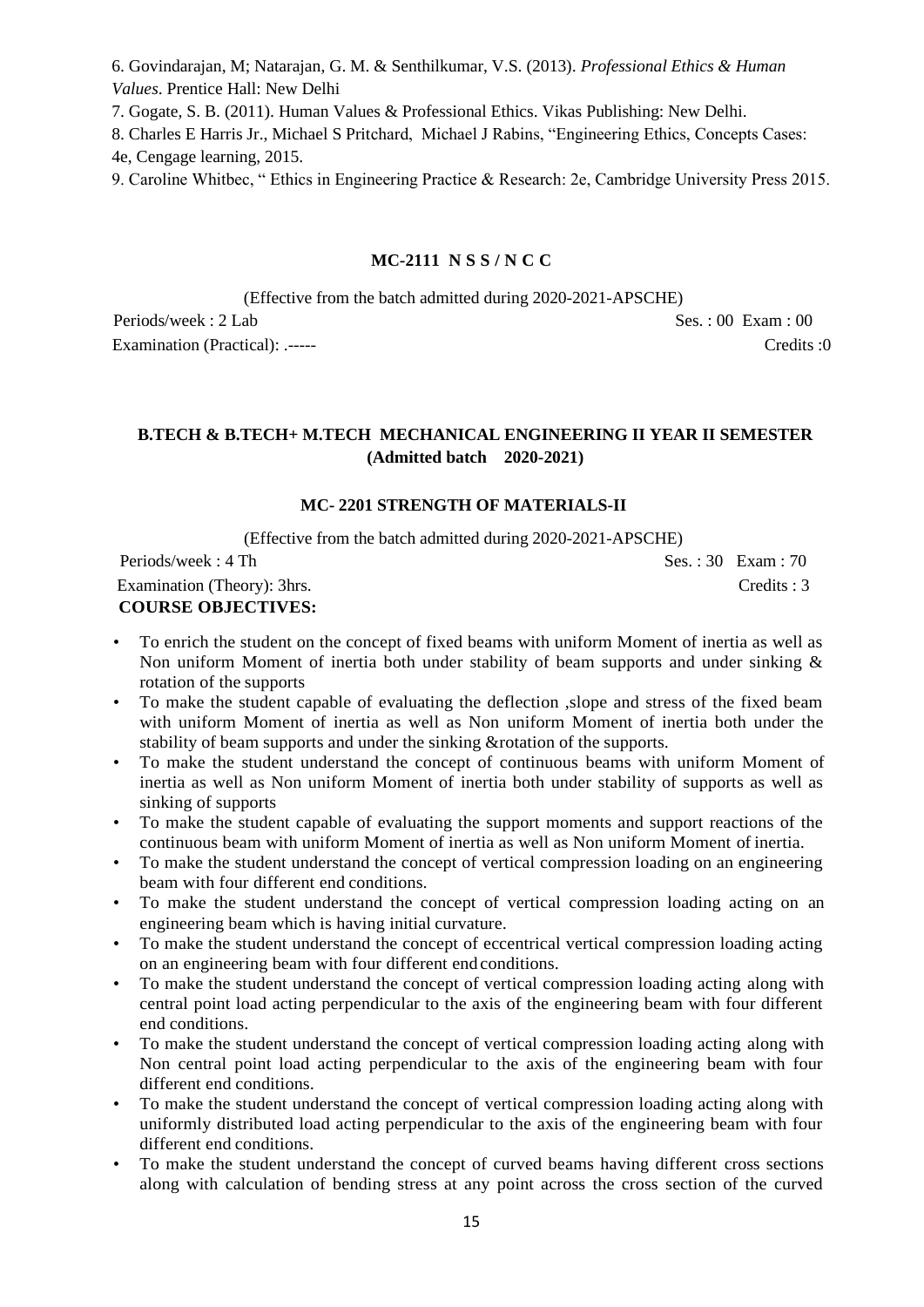beam.

- To make the student understand the concept of circular rotating discs having uniform thickness and make him capable of calculating the stress on any point of the circular rotating disc.
- To make the student understand the concept of circular rotating discs having uniform strength and make him capable of modeling the thickness of the circular rotating disc.
- To make the student understand the concept of circular rotating cylinder having uniform thickness and make him capable of calculating the stress on any point of the circular rotating disc.
- To make the student understand the concept of thick cylinder under different pressure conditions so that the student can evaluate radial stress and circumferential stress at any radius of the thick cylinder.
- To make the student understand the concept of compound cylinder under different pressure conditions so that the student can evaluate radial stress and circumferential stress at any radius of the compound cylinder.
- To make the student capable understanding Bending axis , shear centre and unsymmetrical bending and make him capable of evaluating the stresses at any point on a both symmetrical and unsymmetrical sections
- To make the student understand the energy methods and Castigliano"s theorem-1 &2 and their application for cantilever beams and simply supported beams.

# **COURSE OUTCOMES:**

Course Outcomes:

- The student is capable of evaluating an already existing fixed beam with uniform Moment of inertia as well as Non uniform Moment of inertia which is under different loading conditions and with different support conditions and can even able to design a fixed engineering beam for any loading conditions.
- The student is capable of evaluating an already existing continuous beam with uniform Moment of inertia as well as Non uniform Moment of inertia which is under different loading conditions and with different support conditions and can even able to design a continuous engineering beam for any loading conditions
- The student is capable of evaluating any engineering column or strut under different end conditions and under different specified variable loading conditions as mentioned under objectives
- The student is capable of evaluating curved beams of different cross sections and can able to evaluate the stresses across the cross-sections of the curved beam.
- The student is capable of calculating the radial stress and circumferential stress for rotating circular disc(both hollow and solid) of uniform thickness.
- The student is capable of modeling the thickness of circular rotating disc having uniform strength.
- The student is capable of calculating the radial stress and circumferential stress for rotating circular cylinder of uniform thickness.
- The student is capable understanding Bending axis, shear centre and unsymmetrical bending and is capable of evaluating the stresses at any point on a both symmetrical and unsymmetrical sections
- The student is capable of calculating the radial and circumferential stress for both thick and compound cylinders under different pressurized conditions.
- The student is capable of using different energy methods for evaluating the deflection and slope of simply supported beams and cantilever beams

### **SYLLABUS**

**Fixed Beams**: Fixing moments for a fixed beam of uniform Moment of Inertia, Effect ofsinking support, slope and deflection.

**Continuous beams:** Analysis of continuous beam, Reactions at the supports, Effect of sinkingof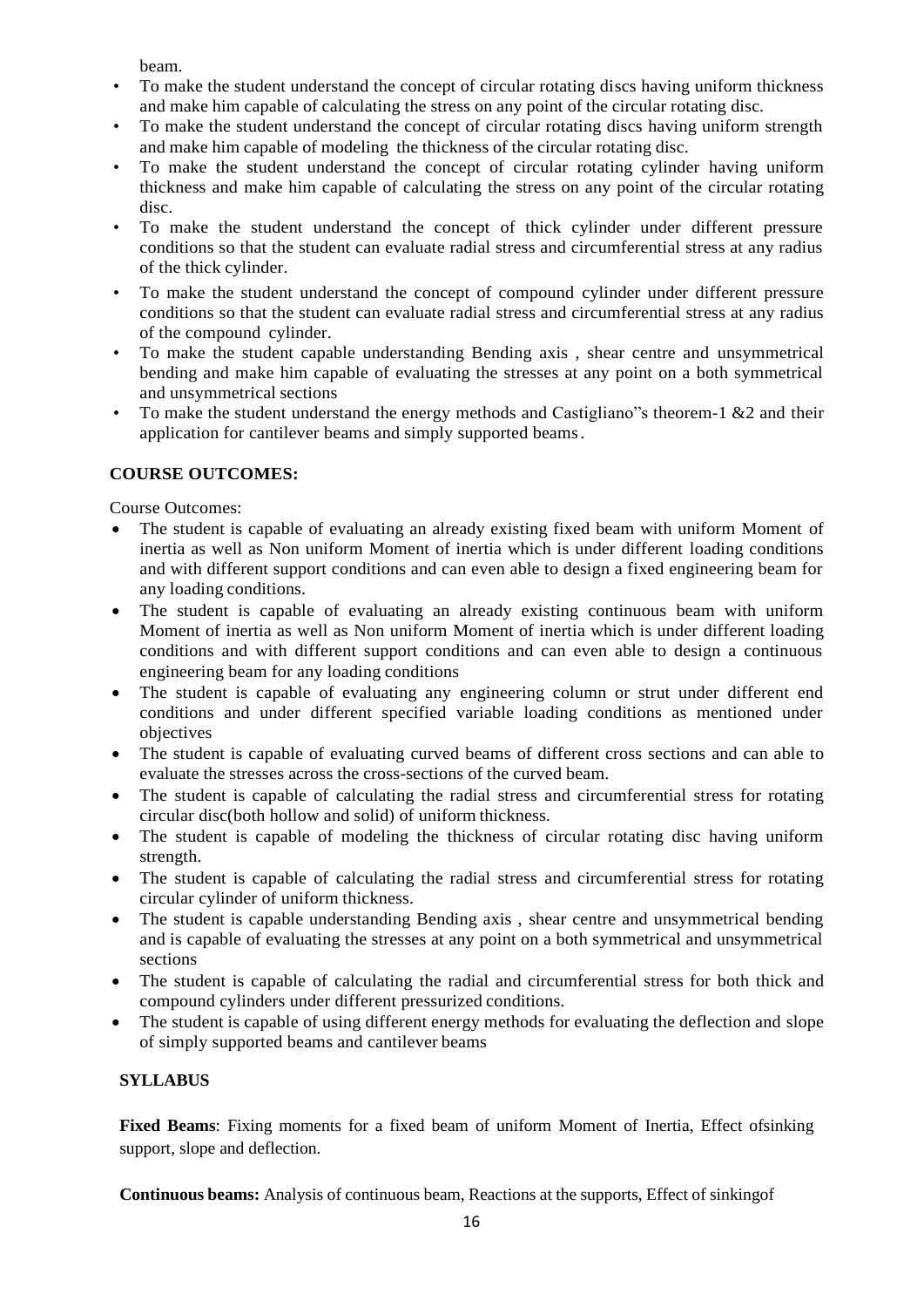# **Energy Methods -**Castigliano's theorems I

**Columns and Struts**: Columns with one end free and the other fixed, Both ends fixed, One end fixed and other hinged, Limitation of Euler's formula, Column with initial curvature, Column carrying eccentric load, Laterally loaded columns with Central point load

**Bending of Curved Bars:** Stresses in bars of circular, rectangular and trapezoidal sections.

**Stresses due to rotation**: Wheel rim, disc of uniform thickness, disc of uniform strength.

**Thick cylinders** subjected to internal and external pressure and compound cylinders.

### **Text Books:**

- 1. Analysis of Structures, Vol. 1, 1993 edition, by Vazirani and Ratwani.
- 2. Chapter VI from Advanced Topics in Strength of Materials, by Prof. L.B.Shah and Dr.R.T.Shah.`1

### **References:**

- 1. Strength of Materials, by Timoshenko.
- 2. Analysis of structures by Prof V.N.Vazirani &Dr MM Ratwani&Dr S.K.Duggal
- 3. Strength of Materials by Dr Sadhu Singh

### **MC- 2202 DYNAMICS OF MACHINERY**

(Effective from the batch admitted during 2020-2021-APSCHE)

Periods/week : 4 Th Ses. : 30 Exam : 70 Examination (Theory): 3hrs. Credits : 3

### **COURSE OBJECTIVES:**

The main objectives of the course are

- To provide the competency about the gyroscopic concepts in various vehicles.
- To impart the knowledge of cam profiles for desired motion.
- To make the students visualize the gear working, gear contact  $\&$  interference.
- To comprehend different speed reductions of gear trains.
- To understand various unbalanced systems & their balancing techniques.
- To familiarize the various types of vibrations and their response.

#### **COURSE OUTCOMES:**

At the end of the course, the student will be able to

- Analyze the gyroscopic effects on different vehicles.
- Analyze cams for producing a desired motion and cams with specified contours.
- Analyze the kinematics of toothed gears
- Calculate the speeds and torques of gears used in various gear trains.
- Comprehend the balancing of the moving parts (rotating & reciprocating) statically and dynamically.
- Determine the dynamic response of various vibrating systems.

### **SYLLABUS**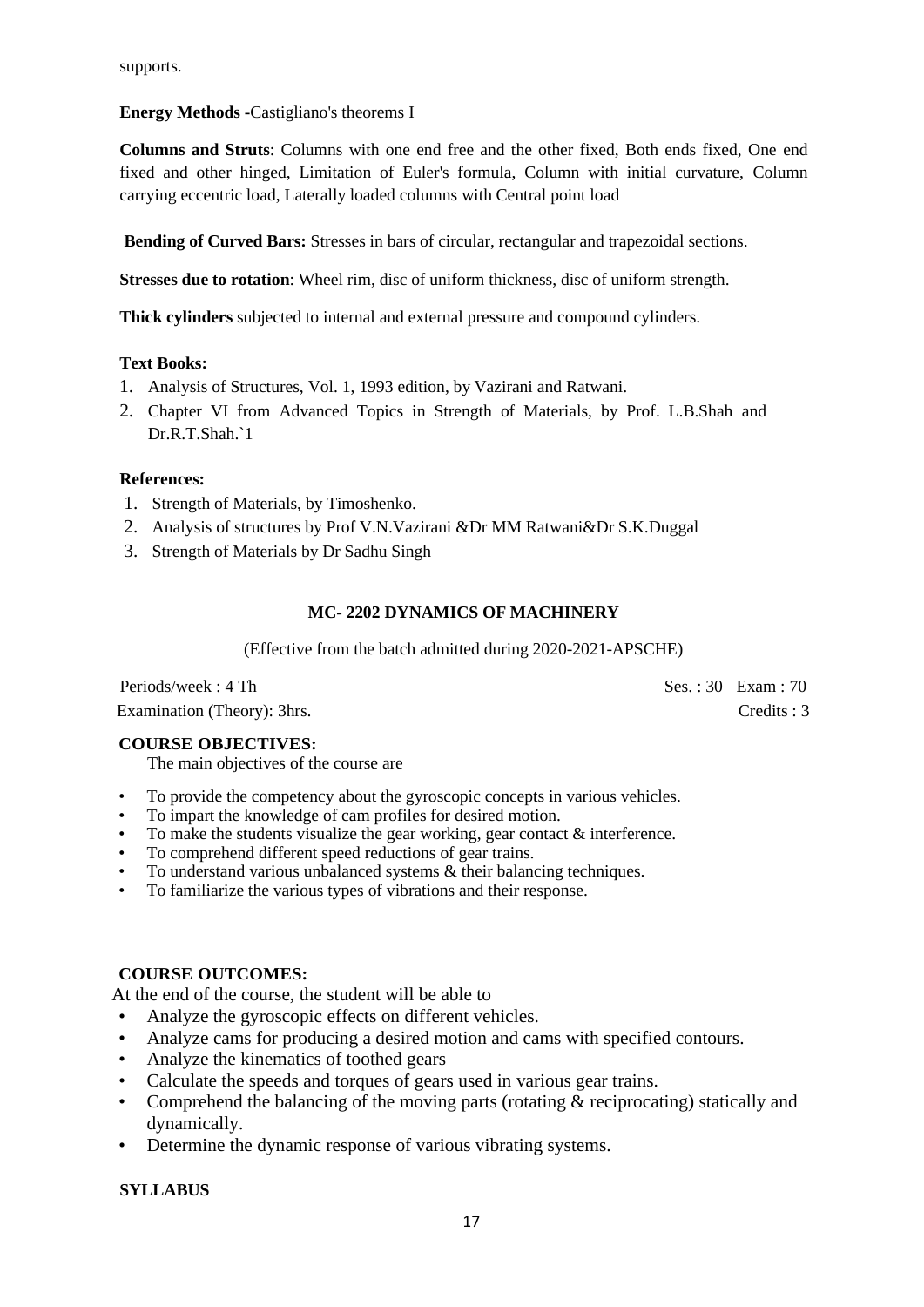**Gyroscopic Couple and Precessional Motion**: Precessional and angular motion- gyroscopic couple- effect of gyroscopic couple on an aero plane and on a naval ship, stability of a four wheel vehicle moving in a curved path, stability of a two-wheel vehicle taking a turn.

**Cams:** Classification of followers and cams- Definitions- Motions of the follower- Uniform velocity- Simple harmonic motion- Uniform acceleration and retardation- Displacement- Velocity and acceleration diagrams. Construction of cam profiles- Cam with knife edged follower and roller follower- Cams with specified contours- Tangent cam with roller follower-Circular arc cam with flat faced follower.

**Toothed gearing**: Classification of toothed wheels, technical terms, conditions for constant velocity ratio of toothed wheels- Law of gearing- Velocity of sliding of teeth, forms of teeth- Length of contact, arc of contact, interference in involute gears, minimum number of teeth required on pinion to avoid interference- Methods of avoiding interference- Helical gears, Spiral gears- Efficiency of spiral gears.

**Gear Trains**: Types of gear trains- Simple, compound, reverted and epicyclic gear trains- Velocity ratio of epicyclic gear train- Tabular method- Algebraic method- Torques and tooth loads in epicyclic gear trains.

**Balancing of Rotating and Reciprocating Masses**: Balancing of a single rotating mass in thesame plane and by two masses in different planes, balancing of several masses revolving in thesame plane-Balancing of several masses revolving in different planes- Primary and secondaryunbalanced forces of reciprocating masses, Partial balancing of unbalanced primary forces in a reciprocating engine, Partial balancing of locomotives- Effect of partial balancing of reciprocating parts of two cylinder locomotives- Variation of tractive force, Swaying couple and hammer blow- Balancing of primary and secondary forces in multi cylinder in-line engines- Direct and reverse cranks- Balancing of V-Engines.

**Vibrations:** Definitions- Types of vibrations- Natural frequencies of free longitudinal vibrations of systems having single degree of freedom- Equilibrium method- Energy method and Rayleghy's method. Frequency of damped vibration and forced vibration with damping- Magnification factor or dynamic magnifier.

**Transverse and Torsional Vibrations**: Natural frequency of free transverse vibrations due topoint load and uniformly distributed load acting over a simply supported shaft- Transverse vibrations for a shaft subjected to number of point loads- Energy method- Dunkerley's method,Critical speed of a shaft. Natural frequency of free torsional vibrations- Free torsional vibrations of single rotor system, two rotor system, three rotor system and gear system.

#### **Text Book:**

- 1. Theory of Machines by S.S. Rattan.
- 2. Theory of Machines by R.S.Khurmi&J.K.Gupta.

#### **Reference books:**

1. Theory of Machines by Thomas Bevan.

### **MC- 2203 APPLIED THERMODYNAMICS**

(Effective from the batch admitted during 2020-2021-APSCHE)

Periods/week : 4 Th Ses. : 30 Exam : 70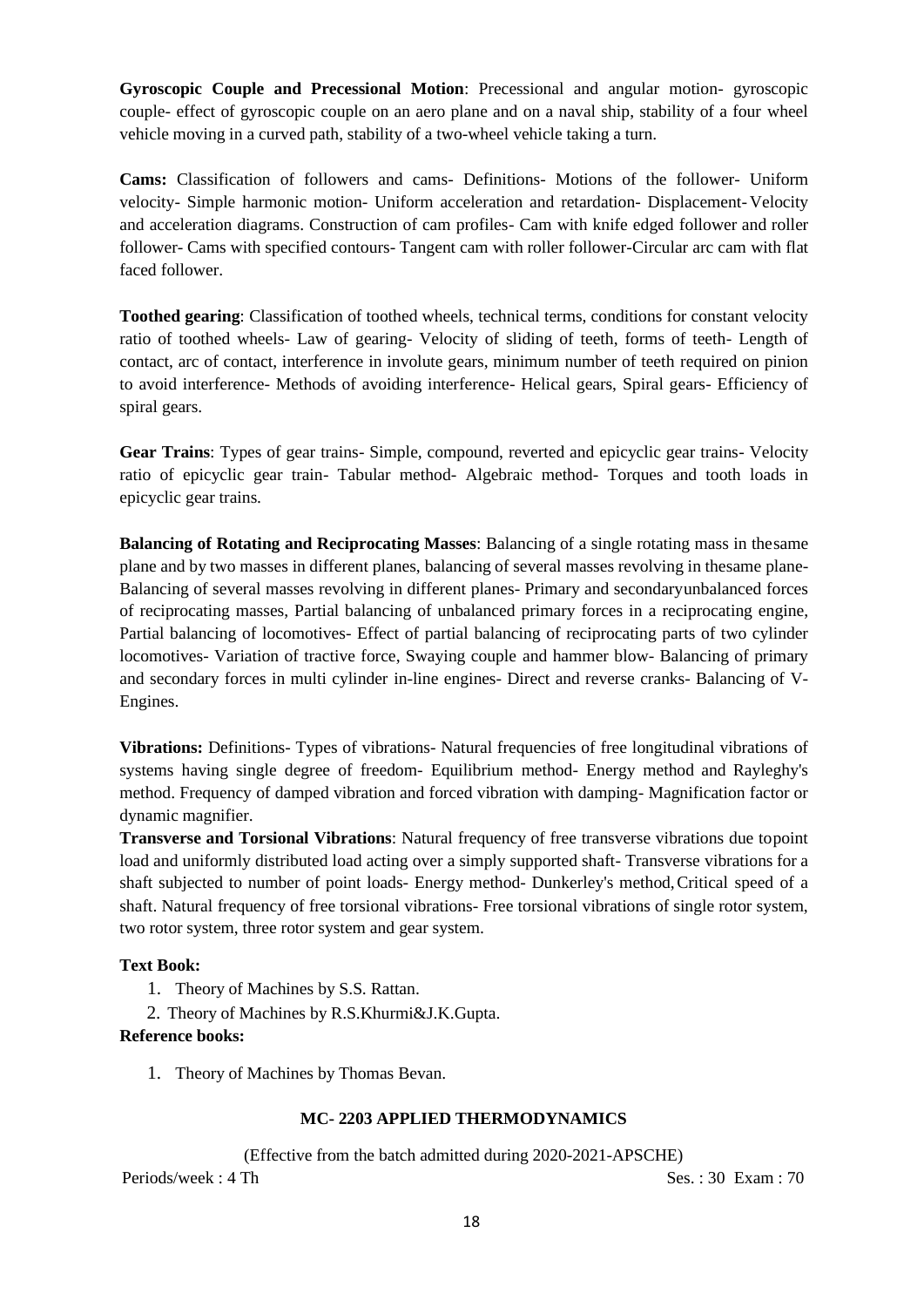### **COURSE OBJECTIVES:**

- To gear the student with basic principles of steam properties.
- To prepare the student for industrial application of steam.
- The student is taught to design the steam equipment so that R&D in industry is improved.

### **COURSE OUTCOMES:**

- The student gets complete knowledge of steam and its properties.
- The student learns the complete calculation procedures for designing steam turbines, steam condensers, nozzles etc. used in thermal power plants, steam engines, water turbines and many other industrial applications.
- The student is prepared to work in industry immediately after his course

### **SYLLABUS**

**Properties of Pure Substance**: Definition of pure substance, phase change of a pure substance, p-T (Pressure-Temperature) diagram for a pure substance, p-V-T(Pressure-Volume- Temperature) surface, phase change terminology and definitions, property Diagrams in common use, Formation of steam, Important terms relating to steam formation, Thermodynamic properties of steam and steam tables, External work done during evaporation, Internal latent heat, Internal energy of steam, Entropy of water, Entropy of evaporation, Entropy of wet steam, Entropy of superheated steam, Enthalpy-Entropy (h-s) charts for Mollier diagram, Determination of dryness fraction-Tank or bucket calorimeter, throttling calorimeter,separating and throttling calorimeter.

**Gases and Vapour Mixtures and Vapor Power Cycles** : Introduction, Daltons law and Gibbs-Dalton law, Volumetric Analysis of gas mixtures, Apparent molecular weight and gas constant, specific heats of gas mixture, Adaibatic mixing of perfect gases, Gas and vapour mixtures.Vapor power cycle- Rankine cycle- Reheat cycle- Regenerative cycle-Thermodynamic variables effecting efficiency and output of Rankine and Regenerative cycles-Improvements of efficiency, Binary vapor power cycle.

**Steam Nozzles**: Type of nozzles- Flowthrough nozzles- Condition for maximum discharge-Nozzle efficiency- Super saturated flow in nozzles- Relationship between area velocity and pressure in nozzle flow- Steam injectors.

**Steam Turbines:** Classification of steam turbines- Impulse turbine and reaction turbine-Compounding in turbines- Velocity diagrams in impulse and reaction turbines- Degree of reaction- Condition for maximum efficiency of reaction turbines- Effect of friction on turbinesconstructional features governing of turbines.

**Condensers:** Classification of condenser- Jet, Evaporative and surface condensers- Vacuum and its measurement- Vacuum efficiency- Sources of air leakage in condensers- Condenser efficiency- Daltons law of partial pressures- Determination of mass of cooling water- Air pumps.

**Reciprocating and Rotary Compressors:** Reciprocating compressors-effect of clearance in compressors, volumetric efficiency-single stage and multi stage compressors-effect of inter cooling in multi stage compressors-Vane type blower-centrifugal compressor-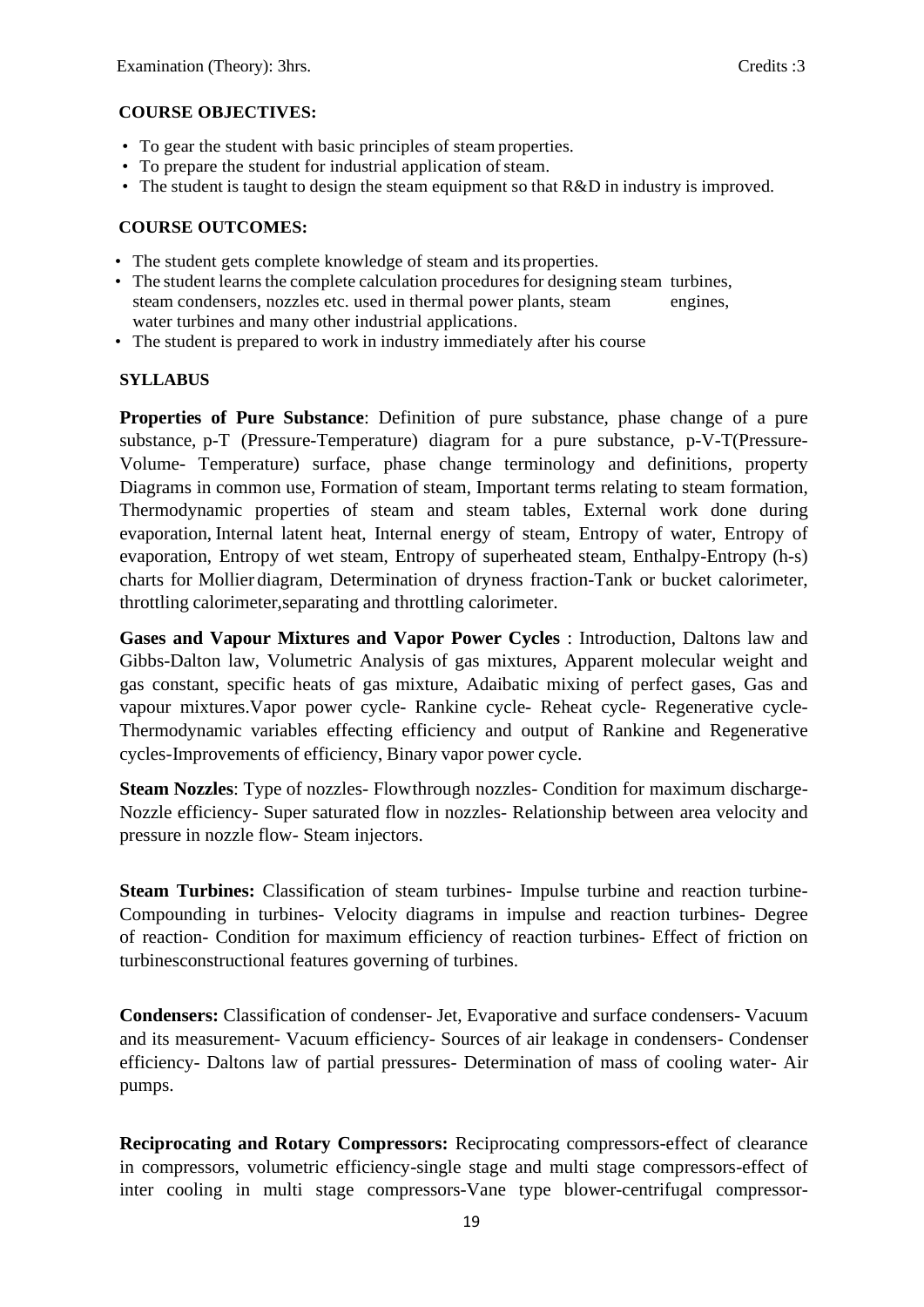Adiabatic efficiency- Diffuser- Axial flow compressors- Velocity diagrams, degree of reaction, performance characteristics.

**Refrigeration:** Bell Colemen cycle, Vapor compression cycle- effect of suction and condensing temperature on cycle performance, Properties of common refrigerants, Vapor absorption system, Electrolux refrigerator. Principles of psychrometry and Air conditioning - Psychrometric terms, psychrometric process, air conditioning systems.

### **Text Books:**

- 1. A Treatise on Heat Engineering by Vasandhani and Kumar.
- 2. Applied Thermodynamics-II by R. Yadav.
- 3. Fundamentals of Engineering Thermodynamics by E. Radhakrishna, PHI.

### **References:**

- 1. Thermal Engineering, by R. K. Rajput.
- 2. Fluid Flow Machines, by M.S. GovindaRao, Tata McGraw Hill publishing company Ltd.
- 3. Refrigeration and Air-conditioning, by C.P.Arora and Domokundwar.
- 4. Thermal Science and Engineering by D.S. Kumar, S.K. Kataria and Sons
- 5. Refrigeration and Air-conditioning, by Arora and Domkundwar, Dhanpat Rai

### **MC- 2204 METAL CUTTING AND MACHINE TOOLS**

(Effective from the batch admitted during 2020-2021-APSCHE)

| Periods/week: $3 Th+1 Tut$  | $Ses. : 30$ Exam : 70 |
|-----------------------------|-----------------------|
| Examination (Theory): 3hrs. | Credits: 3            |

### **Course Objectives:**

- To provide knowledge about the metal cutting tools, tool geometry, tool materials, mechanism of metal cutting, force relations, velocity relations and machinability.
- To provide information about the working principle, specifications, classifications, parts, mechanisms, operations and attachments of an engine lathe machine, capstan and turret lathes.
- To provide awareness on the working principle, specifications, classifications, parts and operations of machine tools using single point cutting tools such as boring machines, shaper, slotter and planer machines.
- To provide understanding on the working principle, specifications, classifications, parts and operations of machine tools using multi point cutting tools such as drilling machines, grinding, and milling machines.
- To get familiar with the information about finishing operations such as lapping, honing and super finishing.
- To feed the knowledge about the classification, working principle and construction of various unconventional machining methods.

### **Course Outcomes:**

After successful completion of this course, the student will be able to:

- Imbibe the knowledge about types of tools, their specification, materials, forces, life and cutting fluids.
- Get acquainted with types, mechanisms and attachments of an engine lathe and can perform various operations on an engine lathe and capstan and turret lathes.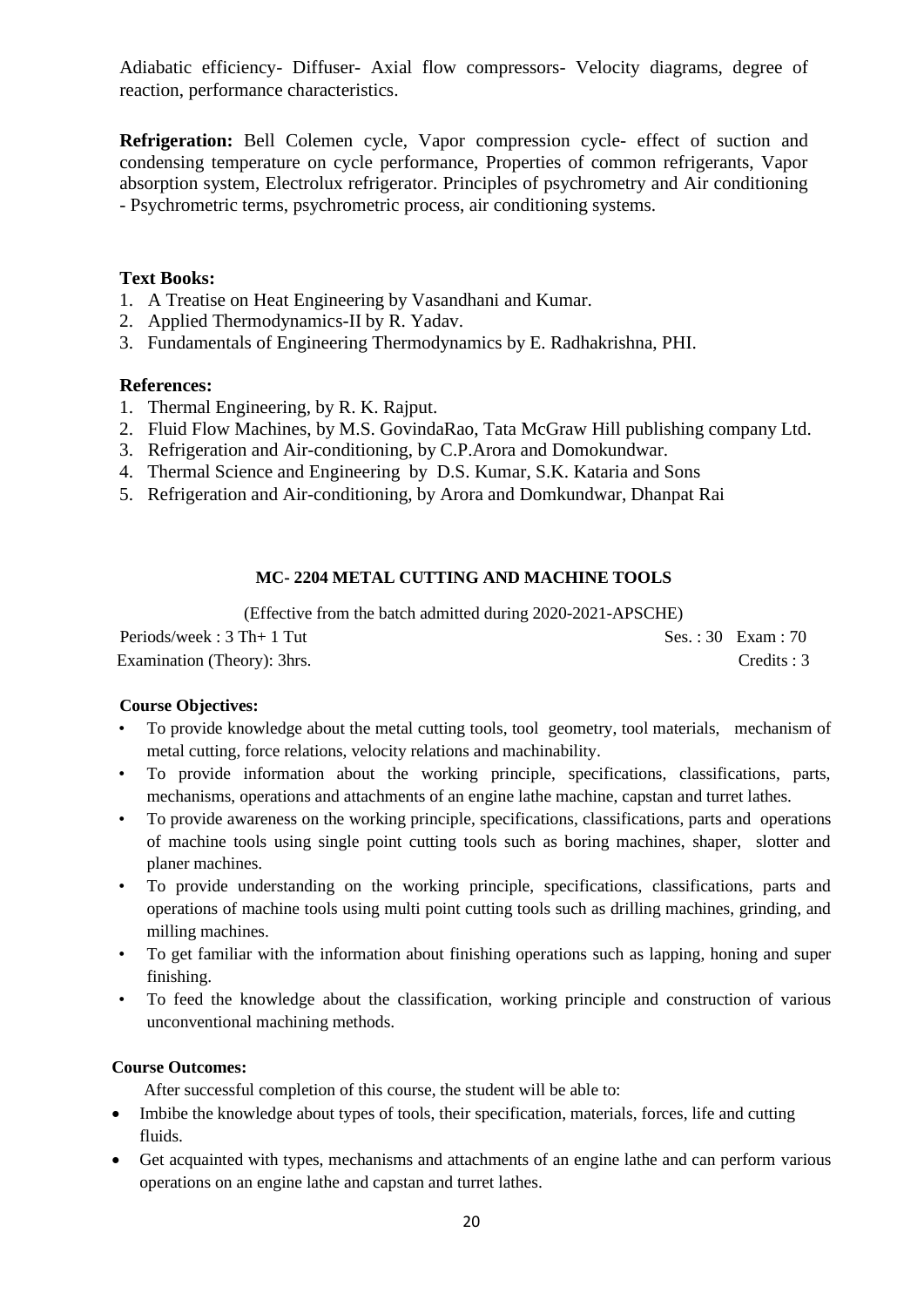- Get awareness on details about and also working with boring machines, shaper, slotter and planer machines
- Get familiar with the types, parts and operations of drilling, grinding and milling machines.
- Get the knowledge about the finishing operations like lapping, honing and super finishing.
- Know the information about various Unconventional machining methods.

# **SYLLABUS**

**Mechanics of Metal Cutting**; Single point cutting tool geometry and tool signature; ASA&ISO systems; Types of chips and types of cutting; Tool materials; Cutting forces, power, velocities and temperatures; Machinability; Tool wear, tool failure and tool life; Economics of metal cutting; problems on cutting forces, tool life and economics; Cutting fluids.

**Machine tools using Single Point Cutting Tools:** Specifications, Classifications, Constructional details, Mechanisms, Operations, Cutting parameters and Machining time calculations of an Engine Lathe, Shaper, Slotter and Planer; Work holding and Tool holding devices on Lathe machine; Capstan and Turret lathes; Boring machines and operations;

**Machine tools using Multi Point Cutting Tools:** Types and geometry of Drills, Milling Cutters and Grinding wheels; Specifications, Classifications, Constructional details, Operations, Cutting parameters, Machining time and Power calculations of Drilling, Milling and Grinding machines; Indexing heads and methods; Method of specification, Selection, Loading, Glazing, Dressing and Trueing of Grinding wheels; Broaching types, tools, machines and Broach time.  **Finishing Operations:** Operating Principle, Types and Working of Lapping, Honing, Super

Finishing, Electro Polishing and Buffing operations.

 **Unconventional Machining Methods:** Classification of unconventional machining methods, Working Principle, Constructional details, advantages, disadvantages and applications of CHM, ECM, EDM, EBM, LBM, USM, AJM and WJM.

### **Text Books:**

- 1. Process and Materials of Manufacture (4th Edition) by Roy A. Lindberg, PHI Private Limited.
- 2. A course in Workshop Technology Vol. II by B.S.Raghuvanshi, Dhanpat Rai &co.

### **Reference Books:**

- 1. Fundamentals of Metal Machining and Machine Tools by Geoffrey Boothroyd, International Student Edition, McGraw-Hill Book Company.
- 2. Metal Cutting Principles by M.C. Shaw, MIT Press, Cambridge.
- 3. Metal Cutting-Theory and Practice by Amitabha Bhattacharya, Central Book publishers.
- 4. Production Engineering by P.C. Sharma, S. Chand and Company.
- 5. Manufacturing Engineering & Technology by Kalpak Jain, PHI.
- 6. Elements of Workshop Technology Vol. II by Hazra Chowdary.

### **MC- 2205 DESIGN OF MACHINE ELEMENTS**

(Effective from the batch admitted during 2020-2021-APSCHE)

Periods/week : 4 Th Ses. : 30 Exam : 70 Examination (Theory): 3hrs. Credits :3

### **COURSE OBJECTIVES:**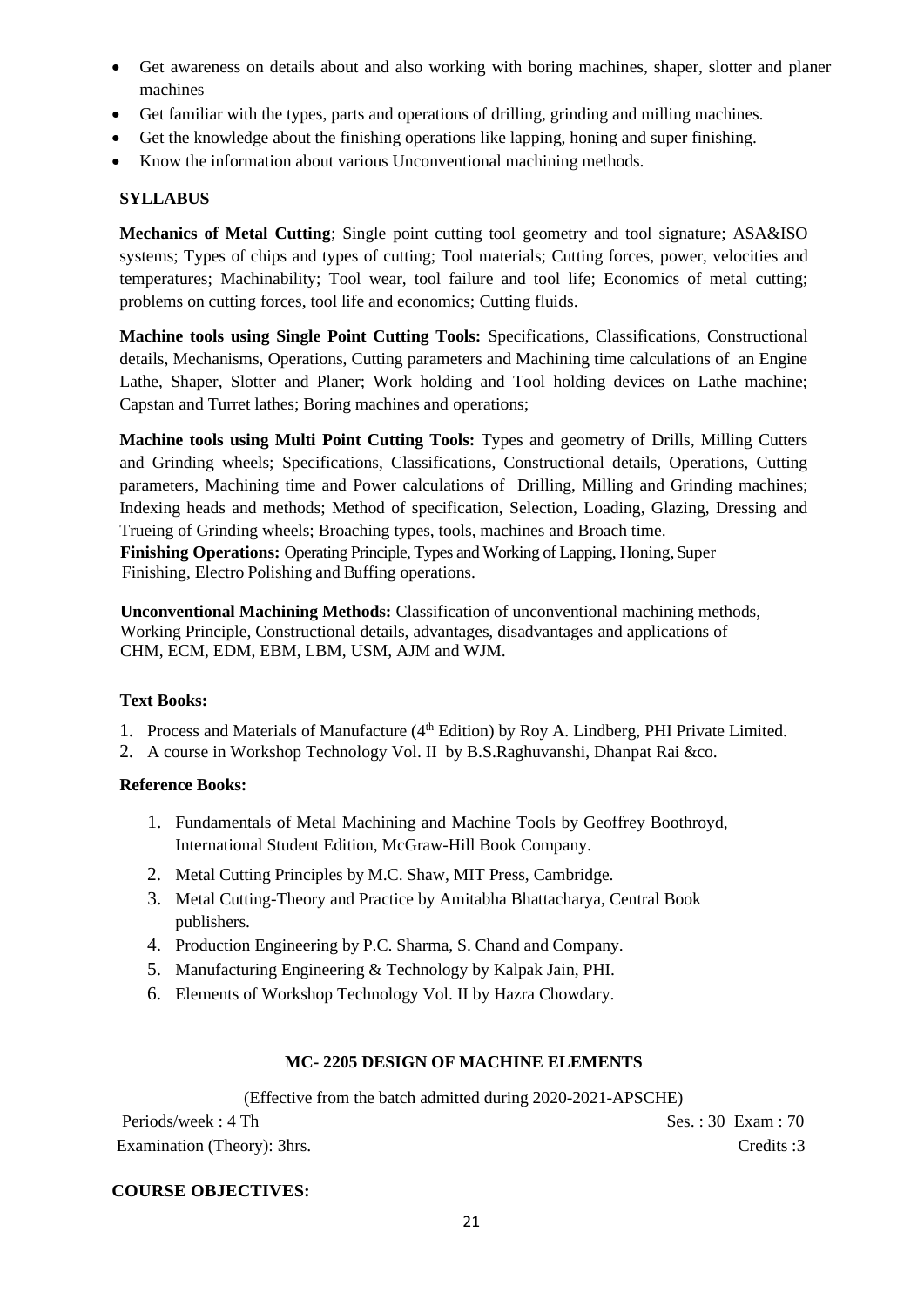- The main objectives are: Students will be acquainted with standards like ASTM, ASME etc., safety, reliability, importance of dimensional parameters, manufacturing aspects in mechanical design.
- Students will understand to formulate and analyze stresses and strains in machine elements like shafts, springs etc. and structures under static and/ or dynamic load conditions

### **COURSE OUTCOMES:**

#### **Students are able to**

- Understand the standard are used for machine elements, safety and reliability concepts in the design of machine elements and the influence of manufacturing processes in the design of machine elements.
- Analyze stresses, strains and deflections in a machine member
- Know static failure criteria for different materials, in the design and analysis of machine components
- Know about various multidimensional fatigue failure criteria, fatigue failure and loadlife relation
- Know the terminology, and types of permanent and detachable joints and design and analyze permanent joints (riveted, welded, etc.) under concentric and eccentric loading conditions and power screws
- Know design and analyze shafts with different geometrical features under various Loading conditions and ability to calculate critical speed of shafts and make the design decisions accordingly
- know spring terminology, different types of springs, design and analyze coil springs(compression, tension, torsion) under various loads.

#### **SYLLABUS**

**Introduction to Mechanical engineering design**: traditional design methods, different design models, Problem formulation, Design considerations, engineering materials and processes andtheir selection, BIS designation of steels, Mechanical properties, Load determination, manufacturing considerations in design.

**Design against static loads:** Modes of failure, Factory of safety, Axial, bending and torsional stresses, Stress concentration factors. Static failure theories.

**Fluctuations and fatigue stresses**, Soderberg, Goodman and modified Goodman diagrams, fatigue failure, design consideration in fatigue

**Threaded and welded joints**: forms of threads, basic types of screw fastenings, ISO metric screw threads, eccentrically loaded bolted joints, Torque requirement for bolt tightening, Fluctuations loads on bolted joints, fasteners, Joints with combined stresses. Power screws, Force analysis. Collar friction, Differential and compound screws design. Types and strength of weld joints subjected to bending and fluctuating loads, cotter and knuckle joints, welded joints, different types welded joints and their design aspects, welding inspection

**Shafts, keys and couplings**: shafts design on strength basis, torsional rigidity basis, Design ofhollow shafts, flexible shafts, ASME codes for shafts, Keys and cotter design, Flat, square keys, Splines, Rigid and flange couplings, Flexible couplings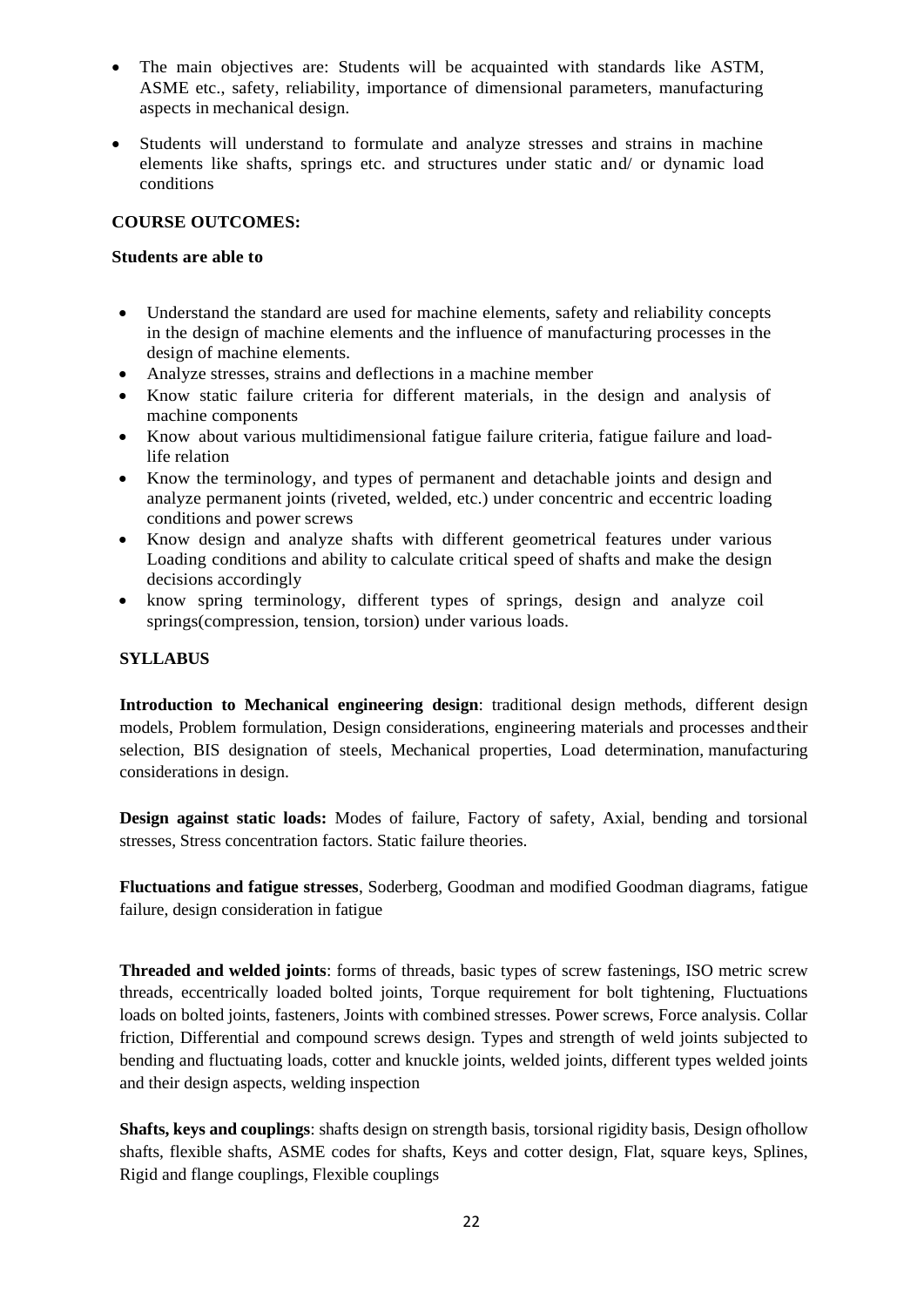**Spring Design**: classification and spring materials, Spring end formation, Design of helical compression springs, helical extension springs, torsion springs, laminated springs, Protective coatings, Equalized stress in spring leaves. Multi - leaf springs. Surge in springs, Nipping andshot peening.

## **Text Books:**

1. Design of Machine Elements by V.B.Bhandari, TMH Publishing Co. Ltd., New Delhi

# **References:**

- 1. Machine Design by Jain, Khanna Publications.
- 2. Machine Design by Pandya and Shaw, Charotar publications
- 3. Machine design, an integrated approach by R.L.Norton, 2<sup>nd</sup> edition, Pearson Education

# **MEC- 2206 I.C ENGINES LAB**

((Effective from the batch admitted during 2020-2021-APSCHE) Periods/week : 3 Lab Ses. : 50 Exam : 50

Examination (Practical): 3hrs. Credits : 1.5

### **Course Objectives:**

- Student should have hands on experience in handling different equipment's in the laboratory
- To evaluate properties of fuels and lubricating oils used in engines
- Student should learn components and functioning of compressors
- Student is expected to learn and evaluate performance of IC engines for a given set of conditions

# **Course Outcomes:**

- Students will get hands on experience handling different types of engines available in the lab
- Students will learn to interpret the variables which can influence performance of engines / equipment's
- Students will know the safe operating regimes of different oils / equipment's available in our lab
- Student will have an exposure to a real time gas turbine which was decommissioned from Indian naval ship

# **List of Experiments:**

- 1. Study and valve timing diagrams for four-stroke and study & PTD of two-stroke engines.
- 2. Determination of volumetric efficiency of the given air compressor by (i) plate orificemethod and (ii) tank capacity method.
- 3. a) Determination of flash and fire points and
- 4. b) Canradsons carbon residue test.
- 5. Determination of calorific value of flues (solid, liquid and gaseous) by Bomb calorimeter/Gas calorimeter.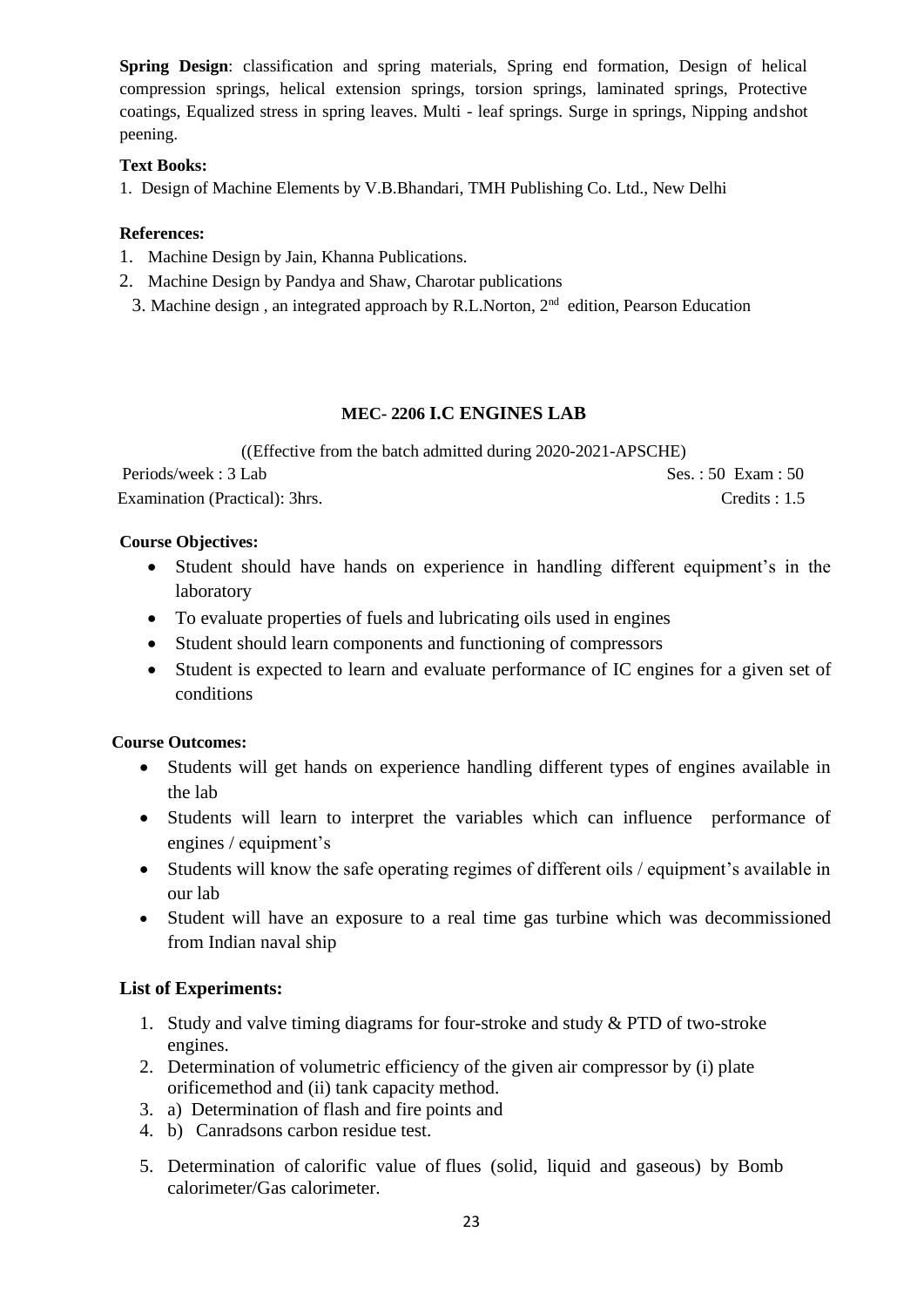- 6. Determination of the kinematic and absolute viscosity of the given sample oils.
- 7. Load test and smoke test on I.C. Engines.
- 8. Morse test on multi-cylinder engine.
- 9. Heat balance sheet on I.C. Engines.
- 10. Study of multi-cylinder engines and determination of its firing order.
- 11. Study of boilers
- 12. Study of gas turbines

# **MC- 2107 DYNAMICS OF MACHINERY LAB**

(Effective from the batch admitted during 2020-2021- APSCHE )

Periods/week: 3 Lab Ses.:50 Exam : 50

Examination (Practical): 3hrs. Credits:1.5

# **Course Objectives:**

The objectives of this course are

- To develop competency in conducting laboratory experiments for finding moment of inertia of rigid bodies.
- To make the student familiar with commonly used mechanisms for industrial application.
- To demonstrate the various unbalanced rotating systems.
- To familiarize the various types of vibrations for spring mass system.
- To provide the process of calibration to various measuring instruments.

### **Course Outcomes:**

At the end of the course, the student shall be able to

- Determine the moment of inertia of various machine components.
- Perform the kinematic analysis of the mechanisms.
- Analyze the moving parts (rotating parts) for dynamic and static balance.
- Evaluate the natural frequencies of various vibrating systems.
- Apply the principles of calibration for measuring instruments.

### **List of Experiments:**

- 1. Determination of inertia of the given flywheel and connecting rod.
- 2. Determination of modulus of rigidity of the given wire with torsion pendulum.
- 3. Verification of laws of balancing.
- 4. a) Determination of ratios of angular speeds of shafts connected by Hooke's joint.
	- b) Determination of the ratio of times and ram velocities of Withworth quick return motion mechanism.
- 5. To draw curves of slider displacement and crank angle and linear velocities w.r.t. time for a slider crank mechanism and compare with theoretical values.
- 6. To determine the relation of gyroscopic couple and compare with the theoretical values
- 7. To determine the radius of gyration of given bar by using bifilar and Trifiller suspension.
- 8. Find the CG of a connecting rod using free vibration techniques.
- 9. To determine natural frequency of free torsional vibrations of single rotor system.
- 10. Find the Natural frequency of the free un-damped vibrations of equivalent spring mass system.
- 11. Find the Natural frequency of the free damped vibrations of equivalent spring mass system.
- 12. Find the Natural frequency of the forced damped vibrations of equivalent spring mass system.
- 13. Find the Natural frequency of the forced un-damped vibrations of equivalent spring mass system.
- 14. Experiments with piezo-electric pick-up, Inductive pick-ups. Determination of characteristics-Displacement, Velocity and Acceleration.
- 15. Calibration of the given pressure gauge.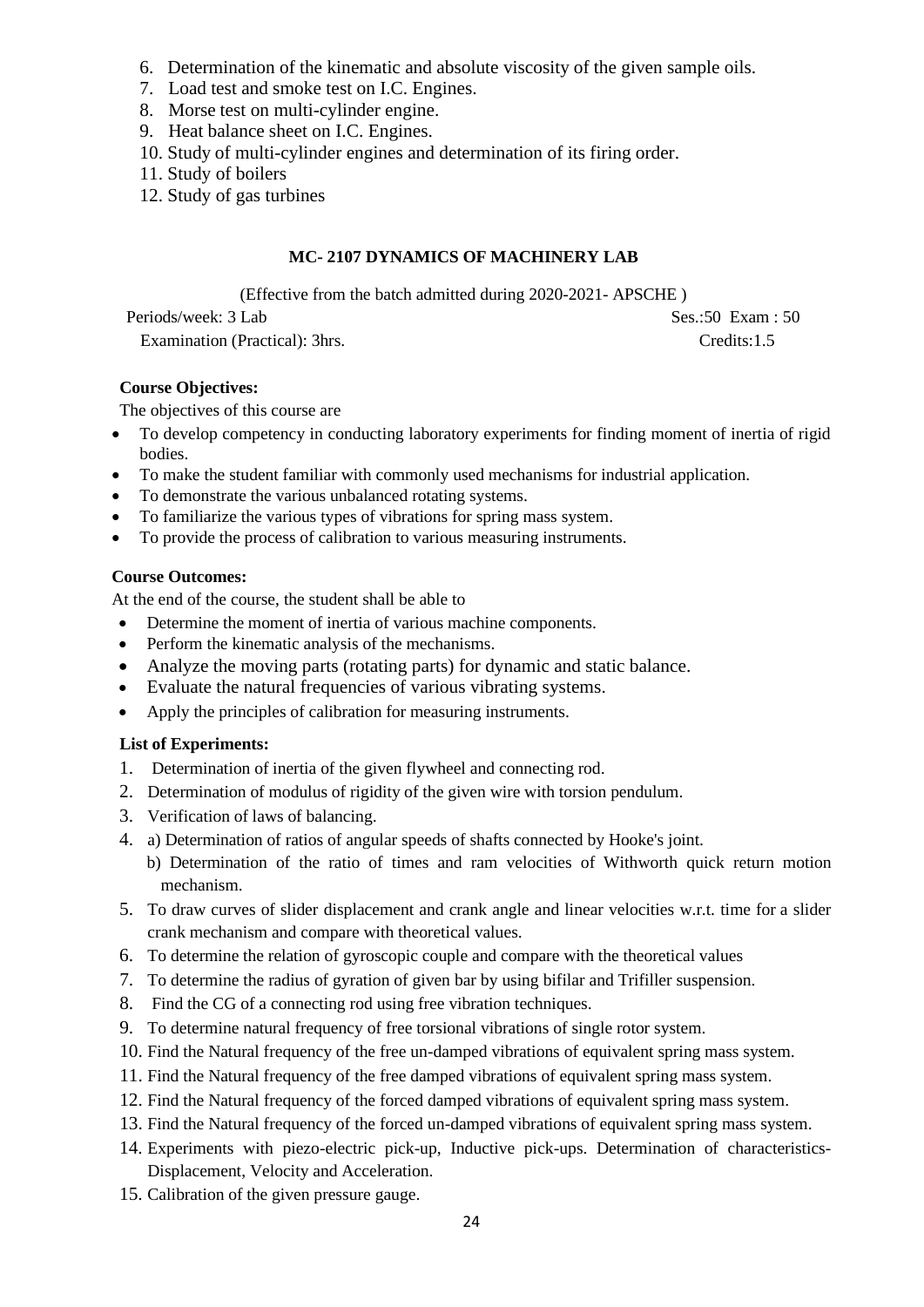- 16. Calibration of Rotameter.
- 17. Calibration of Strain Gauges
	- a) Full Bridge
	- b) Half Bridge
	- c) Quarter Bridge

# **MC -2208 COMPUTER AIDED MODELLING (Skill Oriented Course)**

(Effective from the batch admitted during 2020-2021-APSCHE)

Periods/week : 1 Th 2 Lab Ses. : 50 Exam : 50 Examination (Practical): 3hrs. Credits : 2

### **Course Objective:**

The course introduces to the student to the CATIA V5 environment with emphasis on the use of the Sketcher Workbench. It also presents an overview of the Part Design, Generative Shape Design, and Assembly Design

### **Course Outcomes:**

At the end of the course, the student will be able to

- Use the conventional representations of materials and machine components
- Model various riveted, welded and key joints
- Generate solid models and sectional views of machine components
- Develop solid models of machine parts and assemble them
- Generate the sectional views of assembled components

### **List of Experiments:**

1. Conventional representation of materials, common machine elements and parts such as screws, nuts, bolts, keys, gears, webs, ribs, dimensioning types, lines and rules of dimensioning

2. Types of sections – selection of section planes and drawing of sections and auxiliary sectional views. Parts not usually sectioned

- 3. Popular forms of Screw threads, bolts, and nuts
- 4. Protected Flange Coupling
- 5. Cotter joint and knuckle joint
- 6. Riveted joints for plates
- 7. Spigot and socket pipe joint
- 8. Journal bearing and foot step bearing
- 9. Part modelling & views
- 10. Assembly of stuffing box
- 11. Assembly of Universal coupling
- 12. Assembly of screw jack

.

- 13. Assembly of engine connecting rod and piston assembly
- 14. Assembly of feed check valve
- 15. Drafting of assembled components showing various views and sections

**Software Packages:** CATIA, Solidworks, Creo, AutoCAD etc.,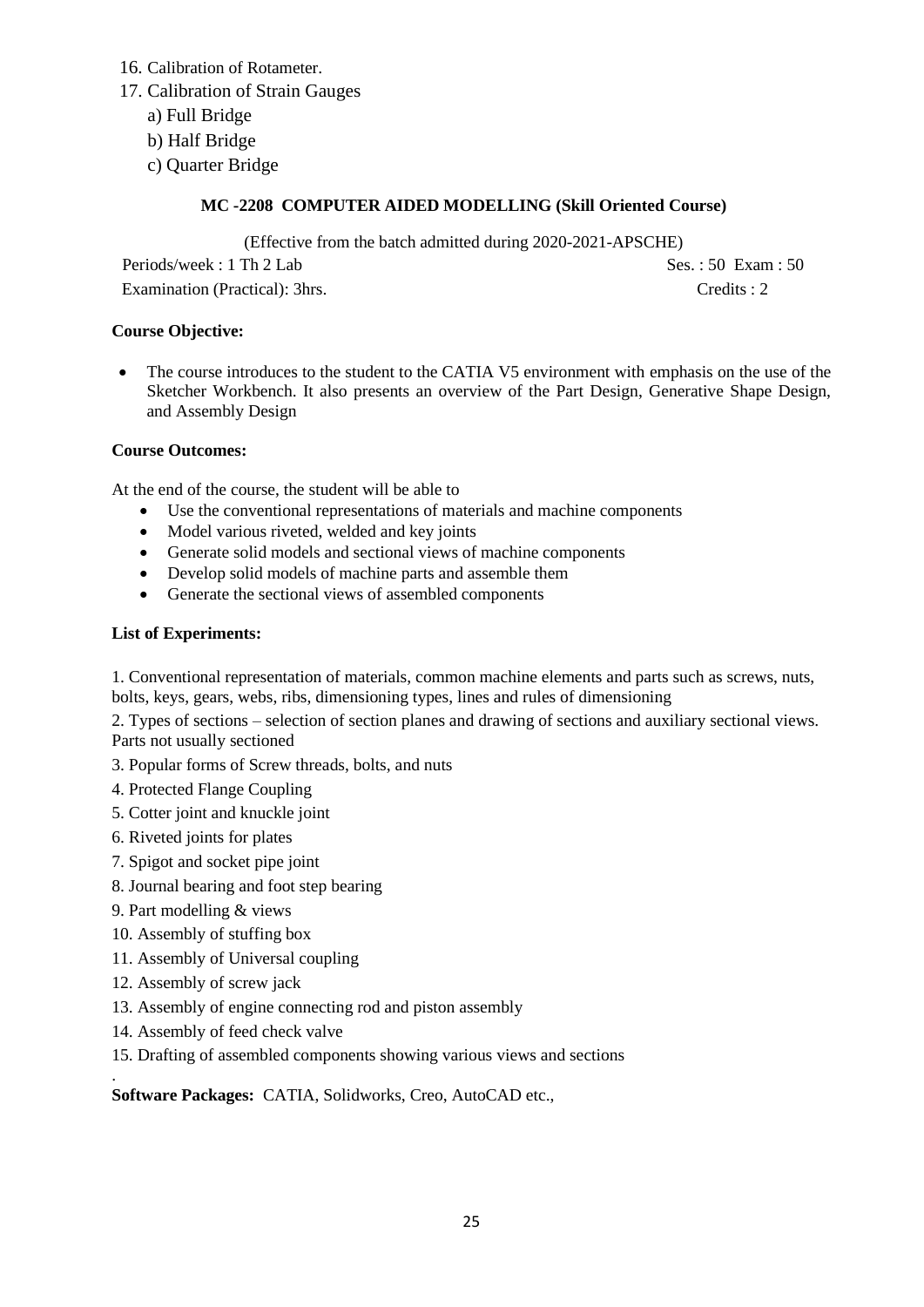### **MC- 2209 ENVIRONMENTAL SCIENCE**

(Effective from the batch admitted during 2020-2021-APSCHE)

(Common to all Branches)

Periods/week : 0 Ses. : 0 Exam : 100 Examination (Theory): 3hrs. Credits : 0

# **Course Objectives**

The objectives of the Environmental Science course are to

- Familiarize the fundamental aspects of environment and the environmental management'
- Provide information of some of the important international conventions which will be useful during the future endeavors after graduation.
- Make realize the importance of natural resources management for the sustenance of the life and the society.
- Apprise the impact of pollution getting generated through the anthropogenic activities on the environment
- Provide the concept of Sustainable Development, energy and environmental management
- Impart knowledge on the new generation waste like e-waste and plastic waste.

# **Course Outcomes**

After completion of the course the students will have

- Knowledge on the fundamental aspects of environment and the environmental management
- The knowledge on the salient features of the important international conventions
- Understanding of the importance of natural resources management for the sustenance of the life and the society.
- Familiarity on various forms of pollution and its impact on the environment.
- Understand the elements of Sustainable Development, energy and environmental management
- Knowledge on the new generation waste like e-waste and plastic waste.

# **SYLLABUS**

**Introduction:** Structure and functions of Ecosystems-Ecosystems and its Dynamics-Value of Biodiversity-impact of loss of biodiversity, Conservation of bio-diversity. Environmental indicators - Global environmental issues and their impact on the ecosystems.

Salient features of International conventions on Environment: Montreal Protocol, Kyoto protocol, Ramsar Convention on Wetlands, Stockholm Convention on Persistent Organic Pollutants, United Nations Framework Convention on Climate Change (UNFCCC),

**Natural Resources Management:** Importance of natural resources management-Land as resource, Land degradation, Soil erosion and desertification, Effects of usage of fertilizer, herbicides and pesticide- watershed management.

Forest resources: Use and over-exploitation, Mining and dams – their effects on forest ecosystems and the living beings.

**Water resources:** Exploitation of surface and groundwater, Floods, droughts, Dams:benefits and costs.